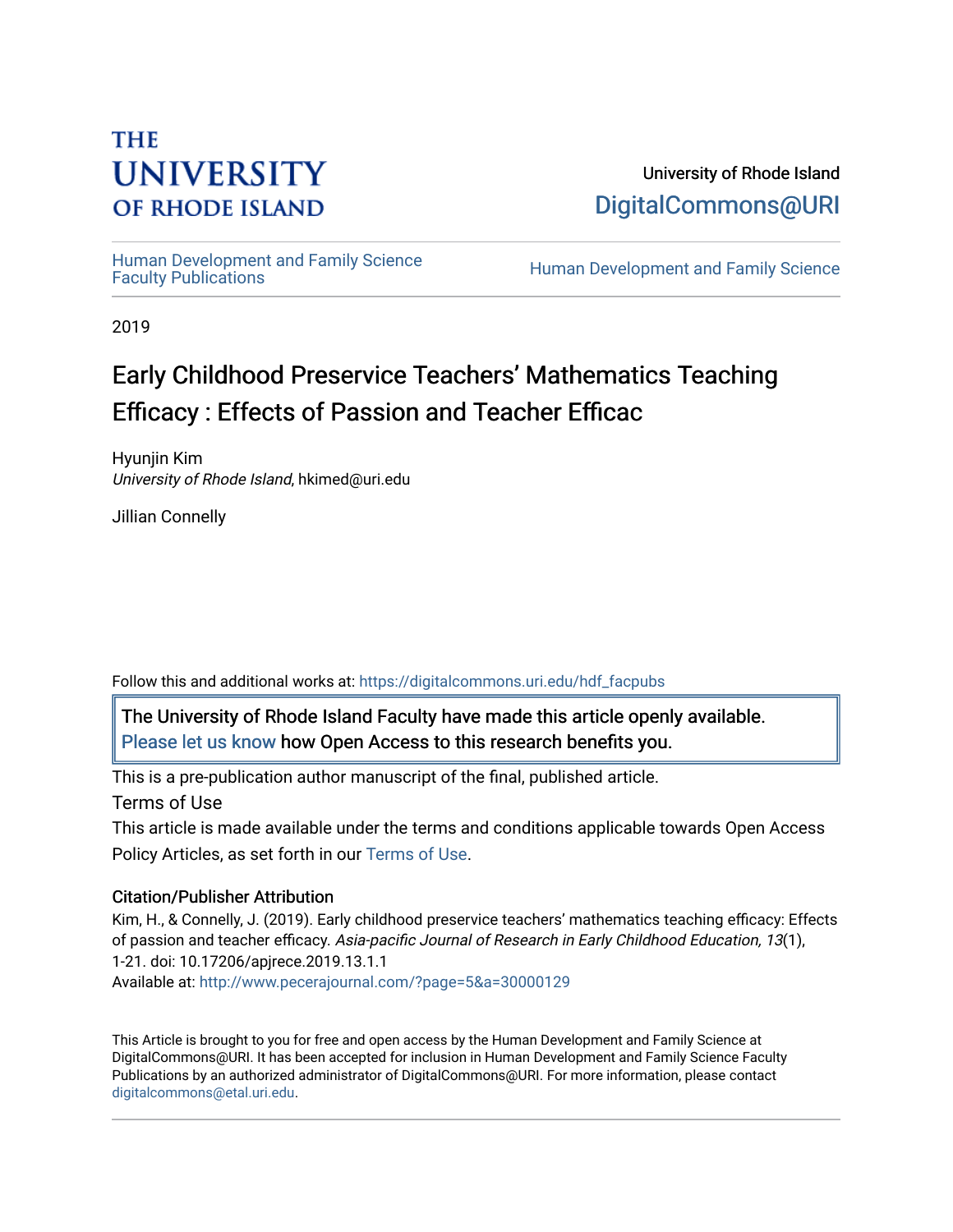**Hyunjin Kim1) Jillian Connelly**

University of Rhode Island

### Abstract

This study examined mathematics teaching efficacy and its association with preservice teachers' passion for teacher preparation and their overall teacher efficacy. In order to understand the impacts of preservice teachers' passion for teaching and teaching efficacy on their subject-specific teaching efficacy, mathematics teaching efficacy, this study analyzed the data collected from 193 early childhood preservice teachers at a university in the Midwestern United States. Pearson's correlation and hierarchical regression analyses were performed using SPSS 25. The results revealed that the preservice teachers were highly efficacious about their mathematics teaching, showing a positive relationship to harmonious passion and personal teacher efficacy. Harmonious passion for teacher preparation was the most significant predictors of their personal mathematics teaching efficacy. The results implied that harmonious passion had a significant influence on early childhood preservice teachers' mathematics teaching efficacy, with low and high teacher efficacy leading to a higher mathematics teaching efficacy. This study discusses implications to enhance preservice teachers' mathematic teaching efficacy.

 *Keywords***:** mathematics teaching efficacy, passion, preservice teachers, efficacy

Corresponding author, <sup>1)</sup> hkimed@uri.edu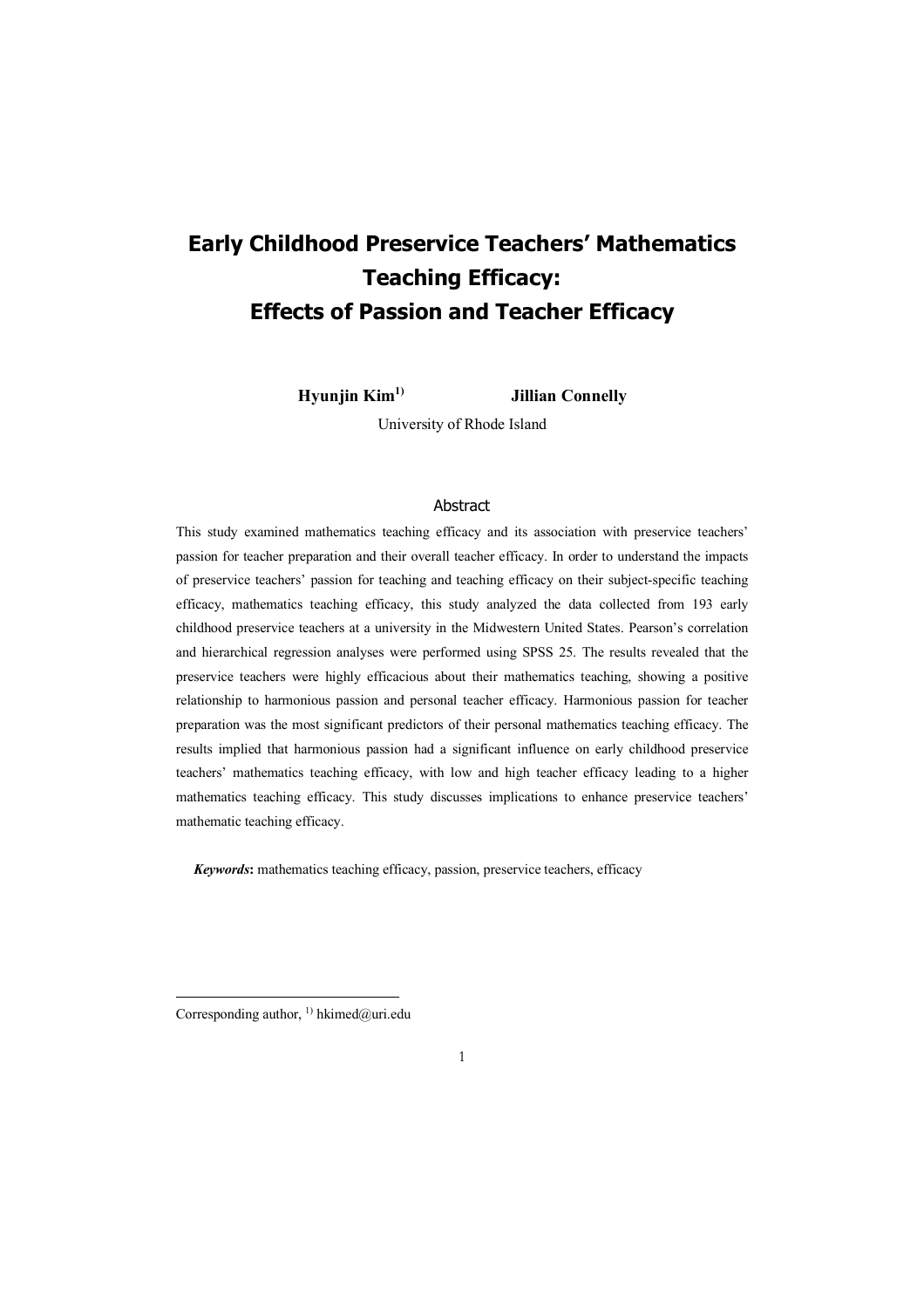### **Introduction**

The National Center for Education Statistics (NCES) reported that between 2009 and 2012 teenagers in the US dropped from 25th to 31st in mathematics in a 65 country comparison completed by the Program for International Student Assessment (PISA) (Snyder & Dillow, 2013). This result alerts the early childhood educators and teacher education programs in the US to be more effective in planning effective mathematics education in the early years for better learning and teaching of mathematics in the school years as early mathematical experiences provide academic building blocks (Aunio & Niemivirta, 2010; Duncan et al., 2007; Duncan & Magnuson, 2011). In fact, a considerable body of research in teachers' efficacy has speculated the critical role of early childhood teachers' mathematics teaching efficacy in students' attitude towards mathematics and their mathematical knowledge and skill construction (e.g., Bandura, 1977; Pajares, 1992; Palenzuela, 1987; Rotter, Chance, & Phares, 1972).

In addition to the theoretical underpinning of the influence of teachers' mathematics teaching efficacy on a child's experience of mathematics learning, the recent emphasis on the importance of STEM courses, in an attempt to better prepare the future workforce in the US, has highlighted the need for efficacious teaching mathematics, especially in the early years, which knowledge forms the basis for all later mathematics learning. Standards-based teaching and learning have also contributed to making preschool and kindergarten curricula more academic, focusing on content areas of mathematics and science (i.e., Common Core State Standards Initiatives [CCSSI], 2011; McClure et al., 2017; National Council of Teachers of Mathematics [NCTM], 2000). Due to the increasing emphasis on academics in the early childhood education curricula especially for PreK-3, how to effectively apply the best theories for subject matter knowledge, especially in mathematics education, into practices, became an additional challenge for teachers in the field of early childhood education, where play-based practices, cognitively guided instruction, and informal mathematics learning approaches are considered as best practices (e.g., Berkowitz et al., 2016; National Association of Education for Young Children [NAEYC]/NCTM, 2010; Siegler & Ramani, 2009).

It has been well documented that teachers' efficacy beliefs have a strong relationship to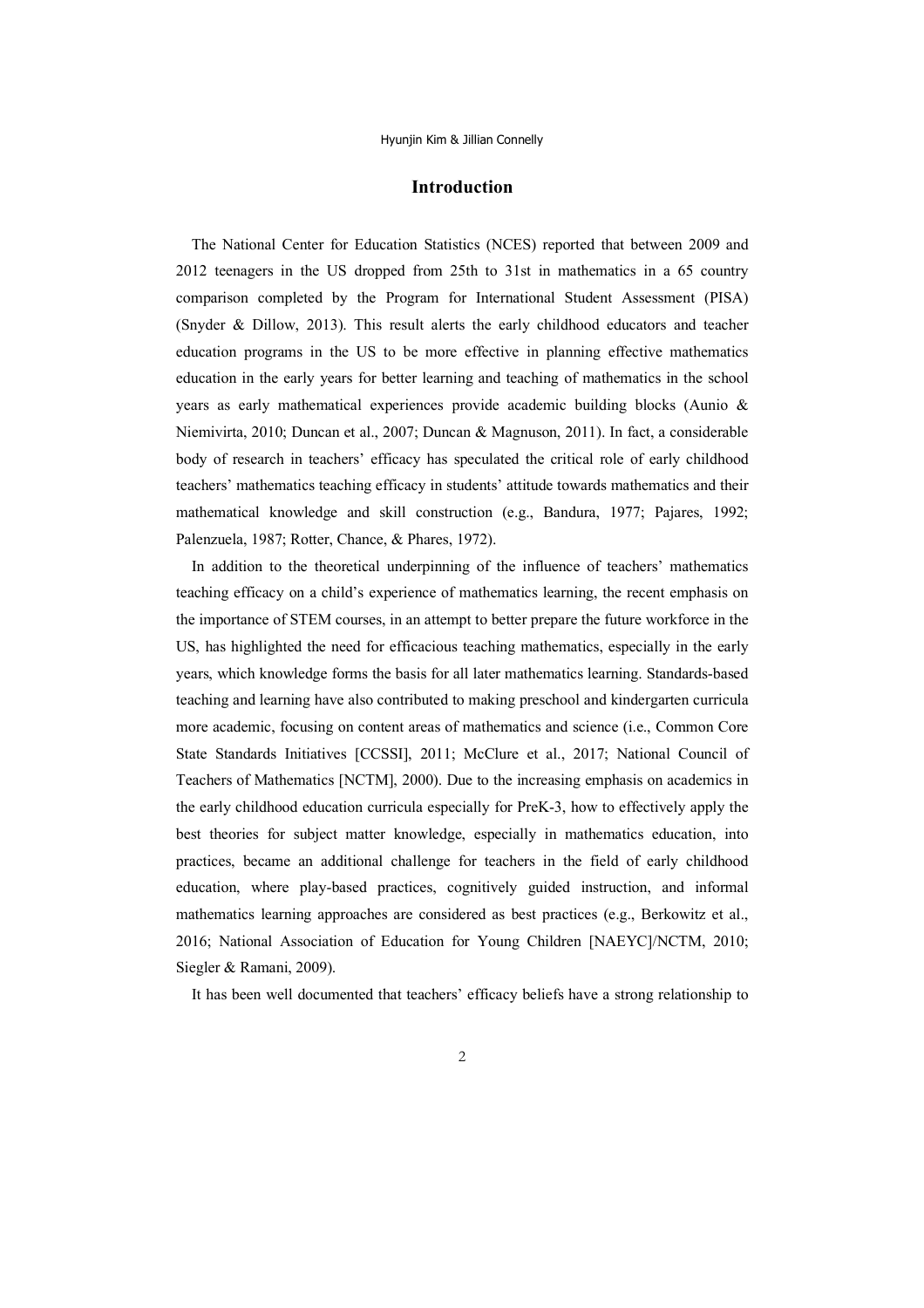their attitudes and behaviors in the classroom (Bandura, 1982; Fives, Hamman, & Olivarez, 2007; Tschannen-Moran & Hoy, 2001; Woolfolk & Hoy, 1990). Therefore, understanding preservice teachers' psychological factors such as teaching efficacy and confidence in specific subject matter knowledge may be a significant way to enhance teacher education programs for effective teacher preparation for teaching subject areas. A study showed that subject-specific teachers' beliefs and efficacy influence their attitudes, perspectives, and efficacy beliefs related to subject-specific teaching beliefs and ultimately relate to their instructional practices and student learning (Brown, 2005).

In addition to the effects of efficacy on a wide range of adaptive outcomes, the positive effects of passion on teachers' teaching skills have been reported (Kim, 2013, 2017; Smoot, 2015). Although these limited studies cannot generalize the role of teachers' passion and its impact on their teaching efficacy, the existing literature supports that passionate teachers well manage to achieve a state of harmony between teaching and other activities producing adaptive outcomes in their teaching and personal lives (Dlugos & Friedlander, 2001).

In the literature, despite the inconclusive effects of passion on teacher efficacy and on other teaching-related adaptive psychological outcomes, harmonious passion aligns with general adaptive outcomes (Day, 2004; Patrick, Hisley, Kempler, & College, 2000) while obsessive passion aligns with negative outcomes (Carbonneau, Vallerand, Fernet, & Guay, 2008; Coulehan, 2002; Dlugos & Friedlander, 2001). However, with regard to mathematics teaching efficacy, the association of preservice teachers' passion for teacher preparation and its interactional effects with self-efficacy on mathematics teaching efficacy remains ambiguous. Thus, this study examined how early childhood preservice teachers' passion for teacher preparation and their overall teaching efficacy are associated with their mathematics teaching efficacy, which is one of the hottest subjects in contemporary early childhood teacher education in the US and elsewhere. The specific research questions were as follows:

- 1. How does preservice teachers' mathematics teaching efficacy relate to their passion for teacher preparation and their overall teaching efficacy?
- 2. How do preservice teachers' passion for teacher preparation and their overall teaching efficacy predict their mathematics teaching efficacy?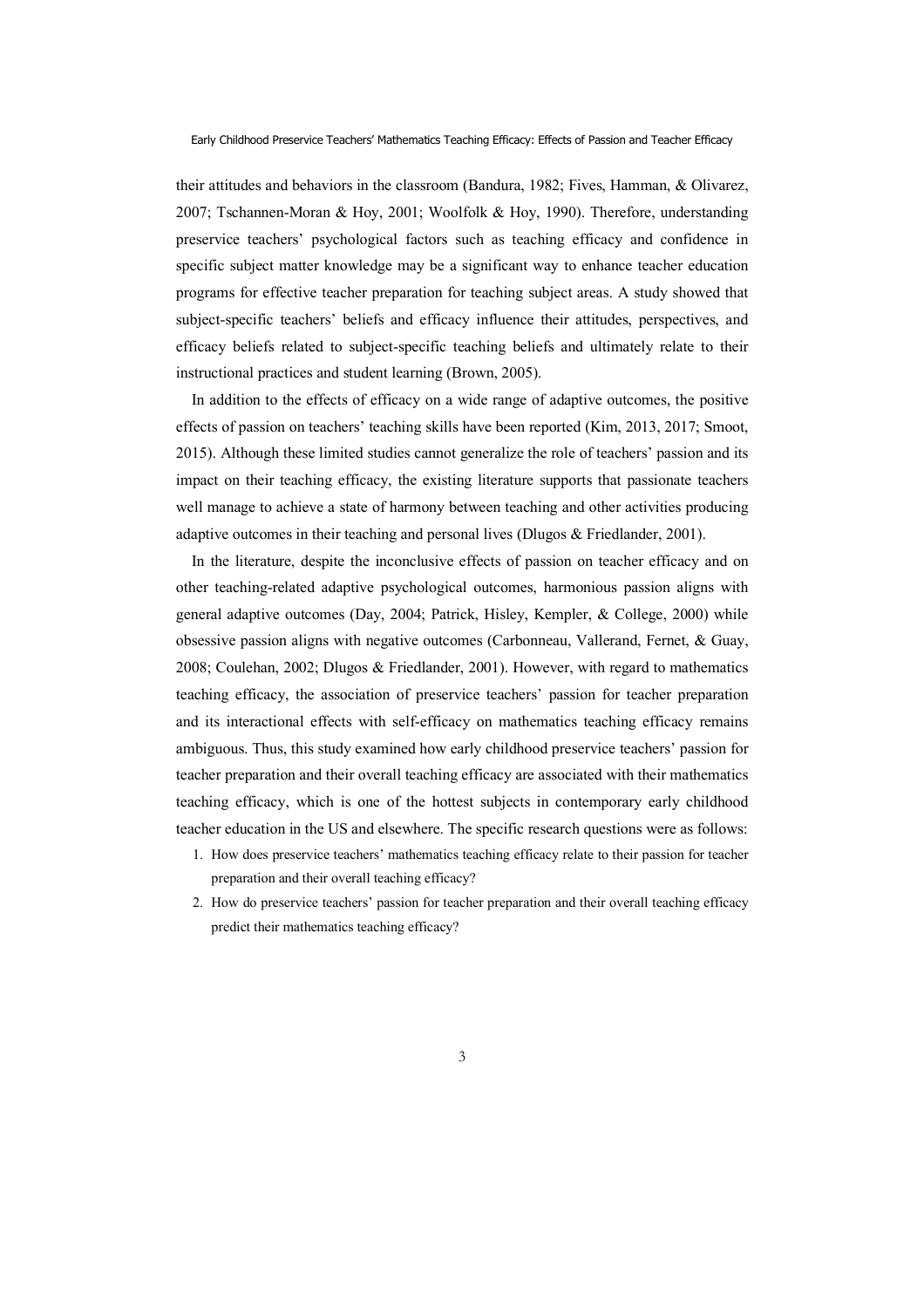#### **Literature Review**

**Theoretical background.** In order to understand preservice teachers' mathematics teaching efficacy in connection with their overall teaching efficacy and their passion for the teacher preparation program, this study applied Bandura (1977)'s social learning theory. Social behavior research has provided a deep understanding of teachers' abilities in a situation, specifically an understanding of the determining relationship between a teacher's experiences in their preservice program and their behavior in response to that specific situation. As teachers' self-efficacy is dependent on the particular teaching situation (Bandura, 1977), preservice teachers' self-efficacy in mathematics teaching may be dependent on their progress in courses taken and field experience pertaining to the subject, mathematics, in their teacher education program (Brady & Bowd, 2005; Burns, Eichen, & Gasteiger, 2017). According to Bandura's theory of social learning, teachers develop "a generalized expectancy concerning action-outcome contingencies" (Enochs & Riggs, 1990, p. 2) based upon their teaching-related experience. In turn, it is conceivable that early childhood preservice teachers develop their mathematical skills and knowledge in order to efficaciously teach young children using best practices based upon their experience in teacher education program that ultimately influences their educational perspectives and attitudes.

**Mathematics teaching self-efficacy.** Teachers' efficacy in teaching has been considered one of the most critical attributes for successful teaching, and consequently, student learning. Grounded in Bandura's social learning theory, a plethora of research studies have reported that teachers' beliefs in their teaching abilities produce desirable outcomes, mastery skills, for their classroom teaching and students learning in general and in subject areas as well (e.g., Bandura, 1997; Riggs & Enochs, 1990; Tschannen-Moran & Hoy, 2001). It has been well documented that teachers' self-efficacy beliefs may determine their abilities in teaching and consequently student performances (e.g., Berman & McLaughlin, 1977; Brophy & Evertson, 1981). Studies in teacher self-efficacy have focused on overall teaching efficacy beliefs, not on subject-specific teaching efficacy beliefs. It has been reported that a majority of studies in teaching efficacy showed that overall teaching efficacy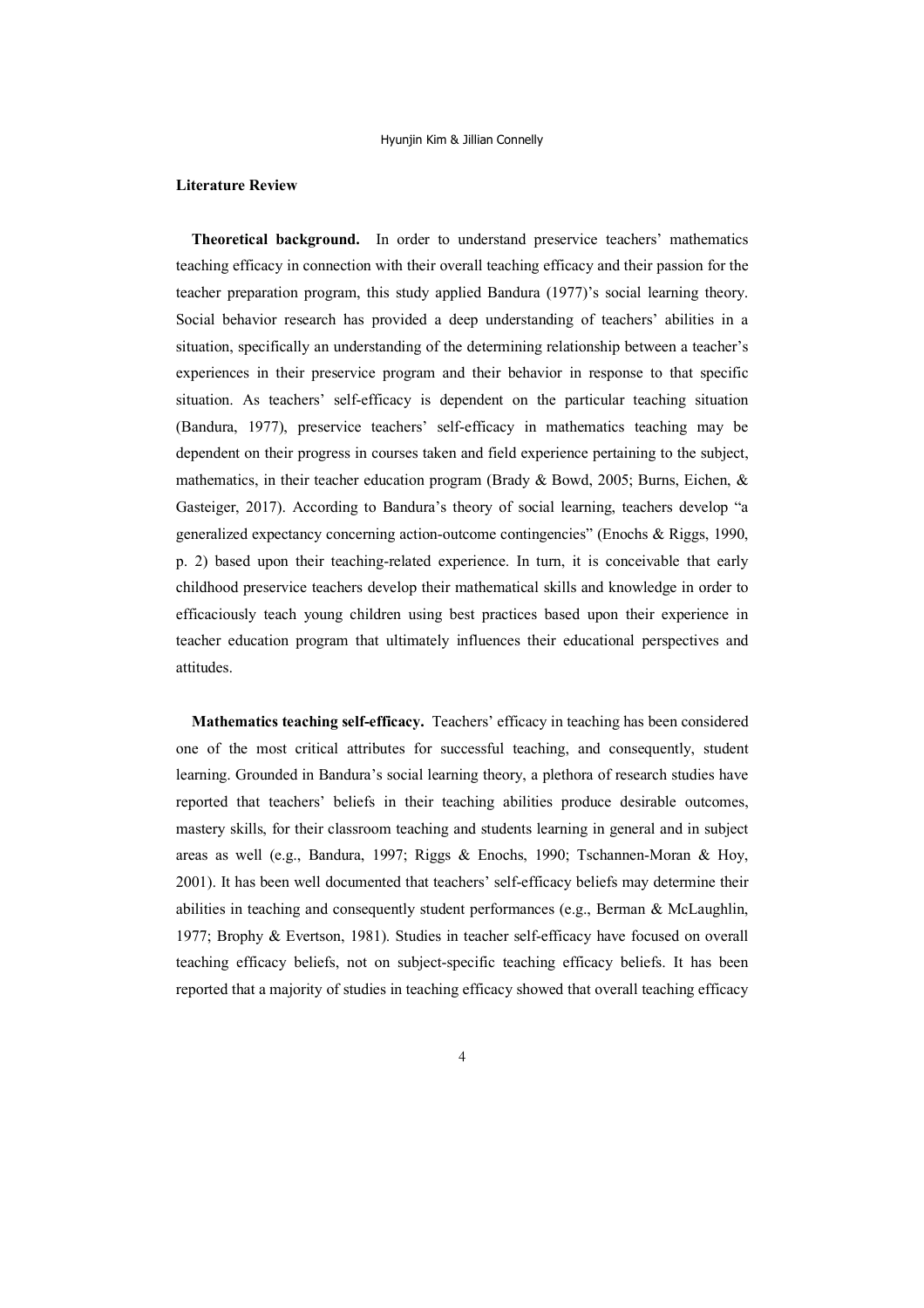beliefs may not be associated with subject-specific teaching efficacy (e.g., Enochs, Smith, & Huninker, 2000; Riggs & Enochs, 1990). This is partially because of the influence of teachers' pedagogical efficacy on their perception of their skills and subject-specific teaching abilities in content areas (Hamlin & Wisneski, 2012). Pajares (1992) demonstrated that a global construct of teacher efficacy does not effectively depict a teacher's teaching beliefs and efficacy in subject areas such as mathematics, science, literacy, etc. Teachers' content area teaching efficacy should be associated with teachers' content knowledge and content-specific teaching strategies and skills that may produce optimal student performances in the content areas.

Research on teachers' mathematics teaching self-efficacy has been facilitated by the development of a Mathematics Teaching Efficacy Belief Instrument (MTEBI) comprising two scales representing personal mathematics teaching efficacy and mathematics teaching outcome expectancy (Enochs et al., 2000). The MTEBI was developed from the Science Teaching Efficacy Belief Instrument (STEBI). Personal Mathematics Teaching Efficacy (PMTE) has been defined as a belief in one's ability to teach effectively and Mathematics Teaching Outcomes Expectancy (MTOE) as the belief that effective teaching will positively impact student learning outcomes. Thus, PMTE presents a teacher's sense of mathematics teaching efficacy, while MTOE presents a belief about a person's mathematics performance (student outcomes in mathematics) (Enochs et al., 2000; Enochs & Riggs, 1990).

According to Guvora (2010), teacher self-efficacy goes beyond just having professional knowledge and skills, which means that teachers' mathematics self-efficacy is teachers' confidence in mathematical knowledge and skills, while mathematics teaching self-efficacy is an active term directly related to teaching effectiveness.

**Passion and teachers' efficacy.** In the literature, passion, confidence, motivation, affect, and other psychological natures of a teacher have been studied based on the selfdeterminant theory. The role of passion among preservice teachers has not been focused on the understanding of teachers' teaching efficacy, especially for content specific areas like mathematics and science in early childhood education. Research studies on the role of passion and its impact on desirable outcomes have implied that a person's abilities and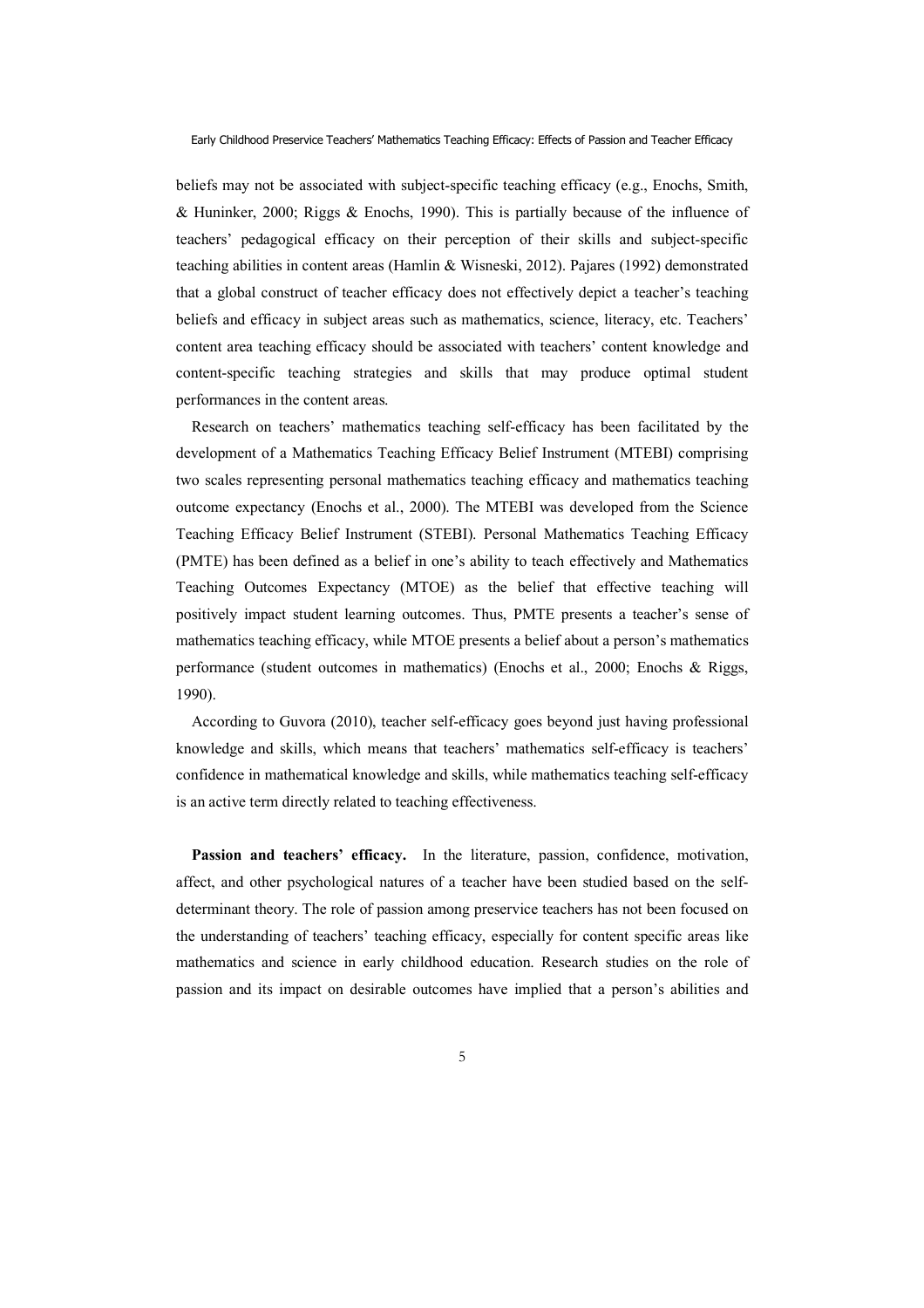performances in other professions are influenced by their passion in their profession (Carbonneau et al., 2008; Rousseau, Vallerand, Ratelle, Mageau, & Provencher, 2002; Vallerand et al., 2003). However, compared to studies on the impacts of psychological factors on teaching efficacy, the impacts of passion on teaching efficacy have not been actively studied. Of the scarcity, recent studies from preservice teachers have reported that passionate preservice teachers show higher levels of teaching efficacy beliefs and positive perspectives on teacher preparation than their counterparts (Kim, 2013, 2017).

In sum, a considerable body of research has focused on preservice teachers' sense of efficacy and its association with both contextual and psychological factors, especially with teachers' beliefs and best teaching practices (Alger, 2009; Barcelos, 2003; Brown, 2005; Day, 2004; Lim & Chan, 2007; Patrick et al., 2000; Thomas & Pedersen, 2003). However, there is limited research focused on early childhood teachers' beliefs about mathematics and its association with teaching efficacy in association with their passion for teacher preparation in the field. Therefore, the relationship between preservice teachers' mathematics teaching efficacy beliefs and general teaching efficacy and joint effects of their teaching efficacy and passion for teacher preparation on mathematics teaching efficacy remains uncertain, awaiting more empirical evidence to support the positive effects of harmonious passion and teaching efficacy on mathematics teaching efficacy and outcome expectancy.

## **Method**

# **Sample**

Participants in this research study were 193 preservice teachers in an early childhood education program at a state university in the US Midwest. We included preservice teachers in the junior and senior levels as they were all fully admitted to the professional education program and considered official teacher candidates according to the designated program. The average age of the participants was 21.6 years  $(SD = 1.40$ , range  $= 20 - 31$  years); 93.8% were Caucasian White; 80.5% were single.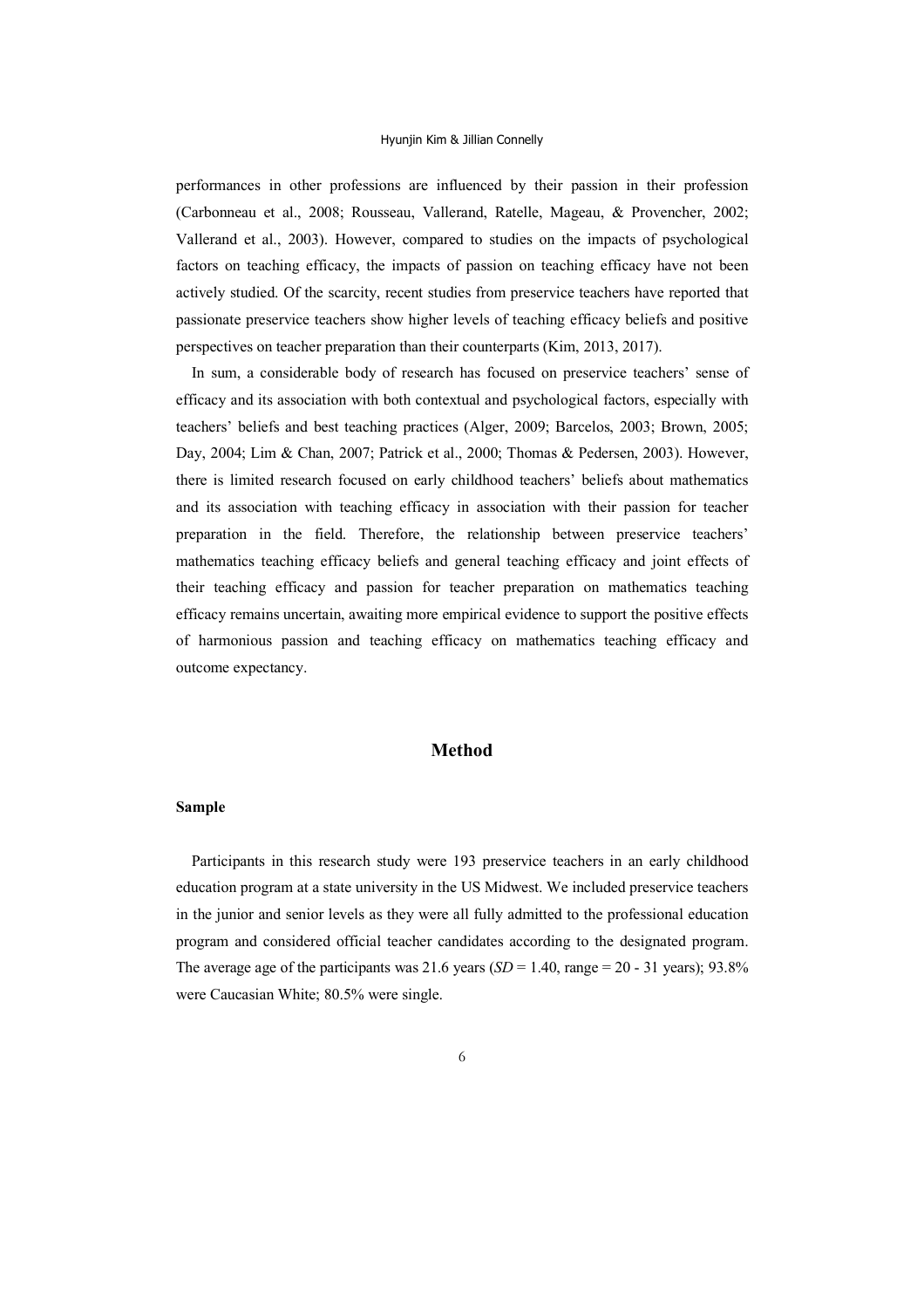#### **Instruments**

**Mathematics teaching efficacy beliefs (dependent variables).** We used Enochs et al. (2000)'s Mathematics Teaching Efficacy Beliefs Instrument (MTEBI), which was developed from the preservice Science Teaching Efficacy Beliefs Instrument (STEBI) to gauge preservice teachers' sense of mathematics teaching efficacy beliefs. This instrument included two sub-constructs, Personal Mathematics Teaching Efficacy (PMTE) and Mathematics Teaching Outcome Expectation (MTOE), with 13 items and 8 items, respectively. A sample item for PMTE is, "I know how to teach mathematics concepts effectively." A sample item for MTOE is, "When a student does better than usual in mathematics, it is often because the teacher exerted a little extra effort." The MTOE is related to causal attributions on students' mathematics learning outcomes. For the final analysis on the variabilities in preservice teachers' mathematics teaching efficacy, therefore, we considered PMTE for the preservice teachers' mathematics teaching efficacy. The Cronbach's alpha values for these two subscales were .91 and .76, respectively. Our sample showed good internal reliability in both sub-constructs (see Table 1).

**Preservice teachers' passion.** We used the Passion Scale (Vallerand et al., 2003) which contains two sections: harmonious and obsessive passion, with six-items each. To fit the sample, we used the modified scale for preservice teachers used in Kim (2013)'s study. We made modifications in some words to make items more meaningfully reflective of preservice teachers' preparation process. A sample item for harmonious passion is, "My status and work as a teacher candidate allows me to live a variety of experiences." A sample item for obsessive passion is, "I have the impression that being a teacher candidate controls me." The Cronbach's alpha values for these two subscales were .90 and .66, respectively. Our sample showed a better internal reliability in harmonious passion and a lower one in obsessive passion than Vallerand et al. (2003)'s study, with .87 and .67, respectively.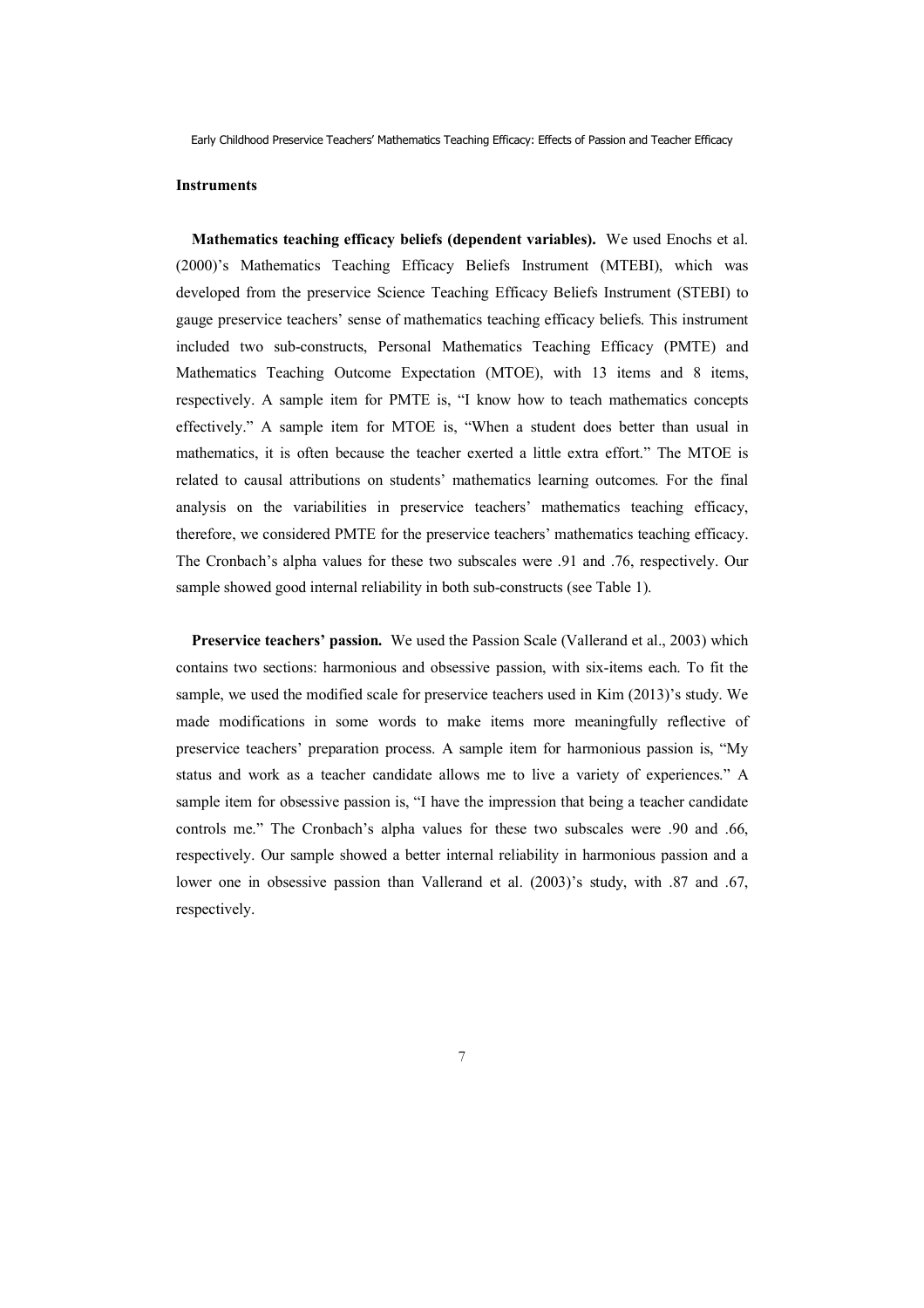|                                                                              |                                                                                                                                                               |      | $(N = 193)$ |  |
|------------------------------------------------------------------------------|---------------------------------------------------------------------------------------------------------------------------------------------------------------|------|-------------|--|
|                                                                              | Items                                                                                                                                                         | M    | SD          |  |
| Personal                                                                     | I will continually find better ways to teach mathematics.                                                                                                     | 5.93 | 1.00        |  |
| Mathematics<br>Teaching<br>Efficacy<br>$(13 \text{ items})$<br>$(a = .91)$   | Even if I try very hard, I will not teach mathematics as well as I will do<br>most subjects.*                                                                 | 5.43 | 1.45        |  |
|                                                                              | I know how to teach mathematics concepts effectively.                                                                                                         | 5.10 | 1.12        |  |
|                                                                              | I will not be very effective in monitoring mathematics activities.*                                                                                           | 5.39 | 1.66        |  |
|                                                                              | I will generally teach mathematics ineffectively.*<br>5.98                                                                                                    |      |             |  |
|                                                                              | I understand mathematics concepts well enough to be effective in<br>teaching elementary mathematics                                                           | 5.40 | 1.29        |  |
|                                                                              | I will find it difficult to use manipulative to explain to students why<br>mathematics works.*                                                                | 5.73 | 1.19        |  |
|                                                                              | I will typically be able to answer students' mathematics questions                                                                                            | 5.90 | 1.12        |  |
|                                                                              | I wonder whether I will have the necessary skills to teach mathematics.*                                                                                      | 5.00 | 1.69        |  |
|                                                                              | Given a choice, I will not invite the principal to evaluate my<br>mathematics teaching.*                                                                      | 5.58 | 1.42        |  |
|                                                                              | When a student has difficulty understanding a mathematics concept, I<br>will usually be at a loss as to how to help the student understand it<br>better.*     | 5.68 | 1.48        |  |
|                                                                              | When teaching mathematics, I will usually welcome student questions.                                                                                          | 6.14 | 1.18        |  |
|                                                                              | I do not know what to do to turn students on to mathematics.*                                                                                                 | 5.70 | 1.28        |  |
| Mathematics<br>Teaching<br>Outcome<br>Expectancy<br>(8 Items)<br>$(a = .76)$ | When a student does better than usual in mathematics, it is often because<br>the teacher exerted a little extra effort.                                       | 3.99 | 1.40        |  |
|                                                                              | When the mathematics grades of students improve, it is often due to<br>their teacher having found a more effective teaching approach.                         | 5.21 | 1.12        |  |
|                                                                              | If students are underachieving in mathematics, it is most likely due to<br>ineffective mathematics teaching.                                                  | 3.93 | 1.40        |  |
|                                                                              | The inadequacy of a student's mathematics background can be<br>overcome by good teaching.                                                                     | 5.36 | 1.03        |  |
|                                                                              | When a low-achieving child progresses in mathematics, it is usually due<br>to extra attention given by the teacher.                                           | 4.98 | .97         |  |
|                                                                              | The teacher is generally responsible for the achievement of students in<br>mathematics.                                                                       | 4.67 | 1.16        |  |
|                                                                              | Students' achievement in mathematics is directly related to their<br>teacher's effectiveness in mathematics teaching.                                         | 4.67 | 1.05        |  |
|                                                                              | If parents comment that their child is showing more interesting in<br>mathematics at school, it is probably due to the performance of the<br>child's teacher. | 4.64 | 1.17        |  |

Table 1. *Range, Minimum, Maximum, Mean, and Standard Deviation Mathematics Teaching Efficacy* 

 $*$  = reversely coded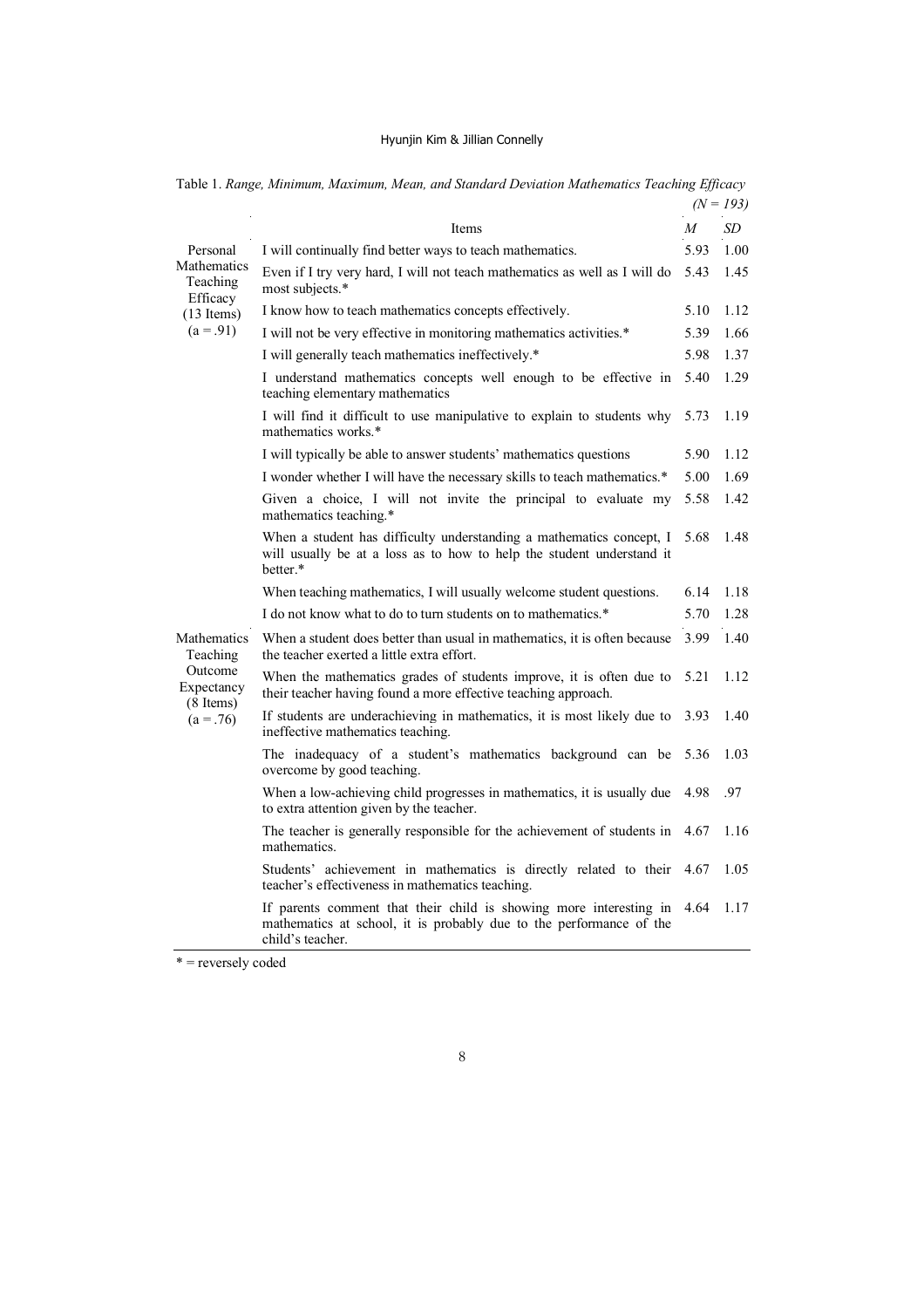**Teacher efficacy.** To gauge preservice teachers' overall teacher efficacy, preservice teachers' efficacy was assessed by Hoy and Woolfolk (1993)'s Teacher Efficacy Scale Short Form. This measure contains 2 constructs: Personal Teaching Efficacy (PTE) and General Teacher Efficacy (GTE). The PTE can be defined as a teacher's belief in their professional knowledge, teaching-related skills, and general abilities to be an effective teacher. The GTE can be defined as a teacher's belief in the notion that student learning is associated with effective teaching in general (not their teaching), and consequently, student performances are reflections of effective teaching or other external factors such as family involvement and other parent factors. In turn, the GTE reflects preservice teachers' beliefs in causal attributions on student outcomes not their belief in their abilities to teach.

Each construct consists of 5 items that assess the degree to which preservice teachers feel efficacious about their teaching capabilities. A sample item for PTE is, "If one of my students couldn't do a class assignment, I would be able to accurately assess whether the assignment was at the correct level of difficulty." A sample item for GTE is, "The amount a student can learn is primarily related to family background." Preservice teachers' sense of efficacy was scored by a 7-point Likert scale ranging from 1 (strongly disagree) to 7 (strongly agree). The Cronbach's alpha values for PTE and GTE were .75 and .55, respectively. The Cronbach's alpha for GTE seems to be low, but it does not mean that there is no acceptable internal consistency among the items in the construct (Tavakol  $\&$ Dennick, 2011). The items in GTE include teachers' perception about students learning but caused by different causal attributes including teacher's influence and other external factors like parental influences, etc. We used PTE as overall teacher efficacy among preservice teachers as the PTE question items present preservice teachers' sense of teaching efficacy while GTE items present their perspectives on student learning outcomes.

**Data analysis.** Descriptive statistics, Pearson's correlation, and hierarchical multiple regression analysis were performed to answer the research questions. For the hierarchical multiple regression analyses, we checked for violation of multicollinearity by examining tolerance and the Variance Inflation Factor (VIF) using two collinearity diagnostic factors, an individual R-square value and a VIF.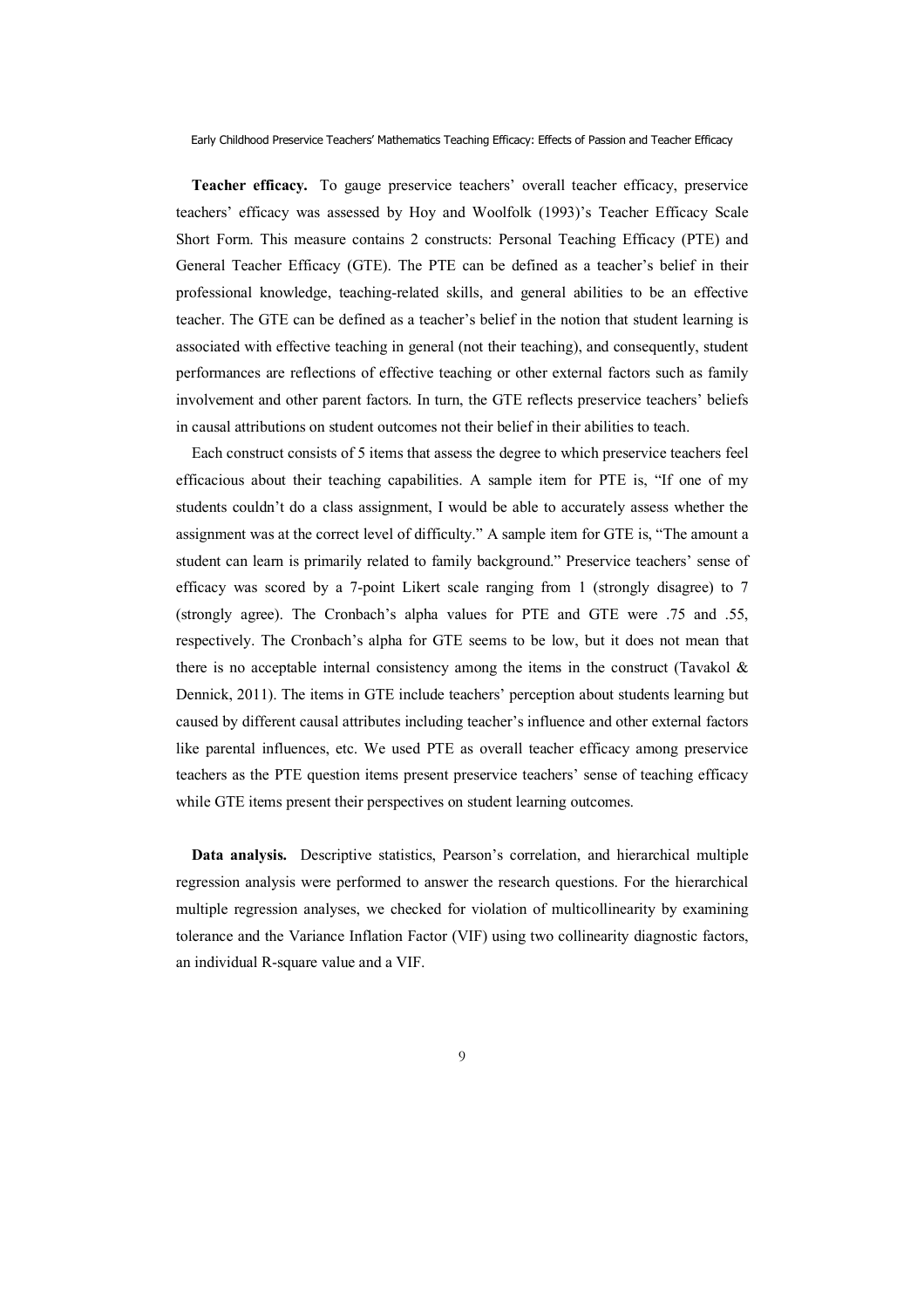# **Results**

#### **Descriptive Analysis**

On a 7-point scale, our sample of early childhood preservice teachers showed high levels of mathematics teaching efficacy ( $M = 5.61$ ,  $SD = .85$ ) and mathematics teaching outcome expectancy  $(M = 4.68, SD = .70)$ . The preservice teachers showed high levels of harmonious passion ( $M = 5.45$ ,  $SD = 1.09$ ) while showing relatively lower levels of obsessive passion ( $M = 3.43$ ,  $SD = .99$ ). On a 7-point scale, the preservice teachers showed high levels of personal teacher efficacy ( $M = 5.45$ ,  $SD = .67$ ) while showing relatively lower levels of general teacher efficacy ( $M = 3.38$ ,  $SD = 1.10$ ).

### **Correlation among Mathematics Teaching Efficacy, Preservice Teacher Efficacy, and Passion**

The results of Pearson's correlation showed that personal mathematics teaching efficacy was positively related with harmonious passion ( $r = .41$ ,  $p < .01$ ) and personal teacher efficacy (PTE:  $r = .34$ ,  $p < .01$ ) while it was negatively related with general teacher efficacy (GTE:  $r = -.14$   $p < .05$ ). In other words, the more efficacious in the personal mathematics teaching, the more harmonious passion they had in teacher preparation work and the more personally efficacious they were in mathematics teaching related activities (see Table 2).

| Variables                                  |      | 2         | 3            | $\overline{4}$ | 5                 | 6            |
|--------------------------------------------|------|-----------|--------------|----------------|-------------------|--------------|
| 1. Harmonious Passion                      | 1    | $39^{**}$ | $-.02$       | .04            | $.41***$          | .09          |
| 2. Obsessive Passion                       |      | 1         |              | $.03 - .17^*$  | $-.12$            | .14          |
| 3. General Teacher Efficacy                |      |           | $\mathbf{1}$ |                | $-.17^* - .14^*$  | $-12$        |
| 4. Personal Teacher Efficacy               |      |           |              | 1              | $.34***$ $.19***$ |              |
| 5. Mathematics Teaching Efficacy           |      |           |              |                |                   | $22^{**}$    |
| 6. Mathematics Teaching Outcome Expectancy |      |           |              |                |                   | $\mathbf{1}$ |
| M                                          | 5.45 | 3.43      | 3.38         | 5.45           | 5.61              | 4.68         |
| SD                                         | 1.09 | -99       | 1.10         | .67            | .85               | .70          |

Table 2. *Correlations among Key Variables (N = 193)*

\**p* < .05, \*\**p* < .01 (2-tailed)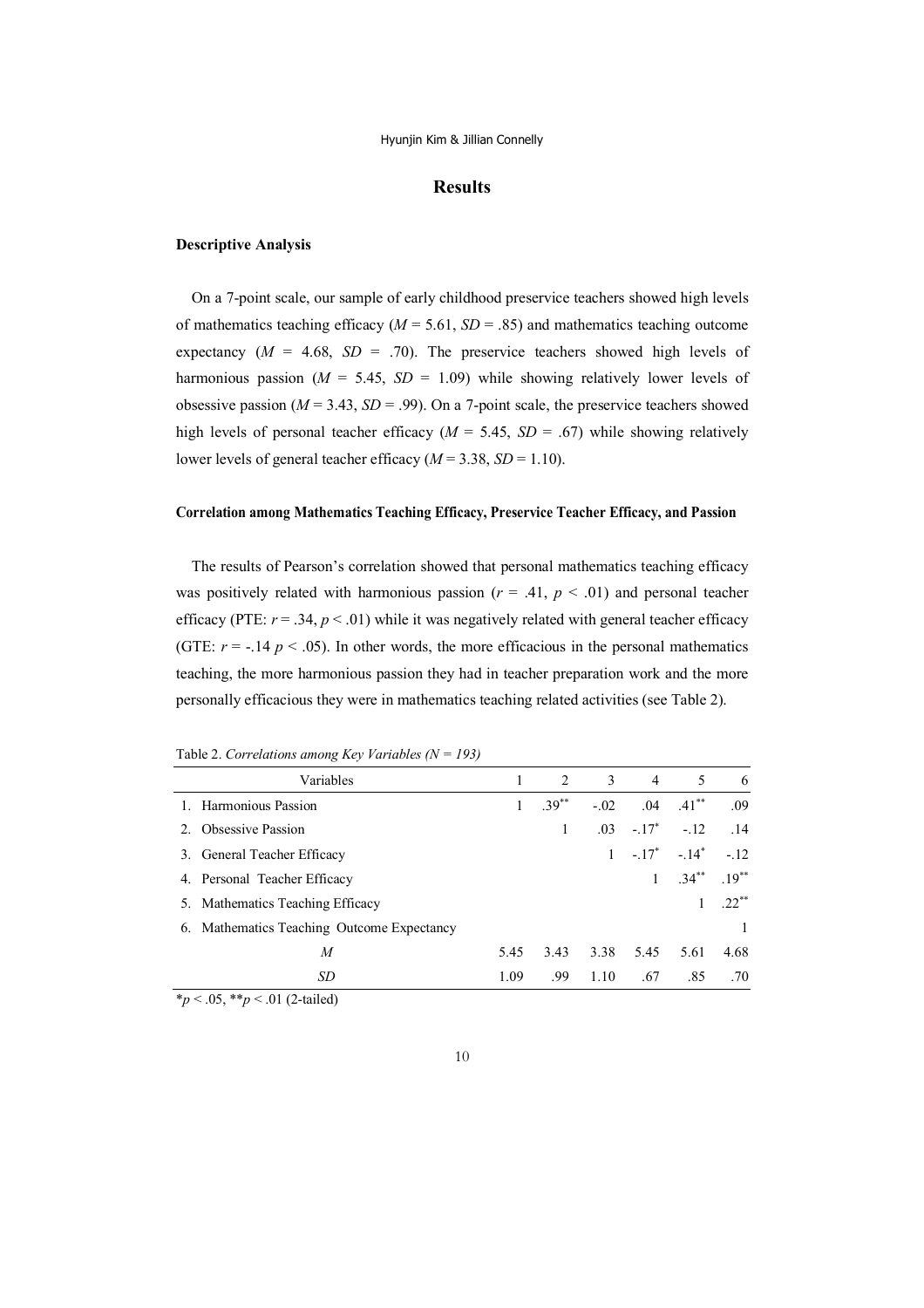#### **The Impact of Passion and Overall Teacher Efficacy on Mathematics Teaching Efficacy**

To see the changes in predictability in both personal mathematics teaching efficacy and mathematics teaching outcome expectancy, we performed hierarchical linear regression analyses by entering teacher efficacy at the first step, followed by passion for teacher preparation at the second step. At the last step, we considered the interactional effect between harmonious passion and teacher efficacy by entering an interaction term to understand early childhood preservice teachers' mathematics teaching efficacy.

The result of hierarchical regression analyses on personal mathematics efficacy showed that the 3-level model was statistically significant across all steps ( $F = 13.405$ ,  $p < .001$ ;  $F =$ 23.590,  $p < .001$ ;  $F = 20.050$ ,  $p < .001$ ). When we entered personal teacher efficacy ( $\beta$  = .42,  $t = 3.26$ ,  $p < .001$ ) and general teacher efficacy ( $\beta = -.07$ ,  $t = -1.27$ ,  $p < .01$ ) at the first step, the model showed an  $R^2$  of .124. About 12.4% of the preservice teachers' mathematics teaching efficacy was explained by Personal Teacher Efficacy (PTE) and General Teacher Efficacy (GTE). The entry of harmonious passion ( $\beta$  = .39,  $t$  = 7.63,  $p$  < .001) and obsessive passion ( $\beta$  = -.23, *t* = -4.09, *p* < .001) at the second step resulted in an increase in *R*<sup>2</sup> by .211, showing an overall  $R^2$  of .334. By adding passion factors, positive effect of harmonious passion was increased while showing a minor increase in the negative effect of general teacher effects on mathematics teaching efficacy. At the last step, the interaction term between harmonious passion and personal teacher efficacy added 1.5% more predictability on early childhood preservice teachers' mathematics teaching efficacy. The effect of the interaction term between harmonious passion and personal teacher efficacy was detected at  $p < 0.5$  level. In turn, about 34.9 % of the variability of the preservice teachers' mathematics teaching efficacy can be explained by all predictors. Among the predictors, harmonious passion ( $\beta$  = .40,  $t$  = 7.81,  $p$  < .001) for teacher preparation was the most significant predictor of early childhood preservice teachers' mathematics teaching efficacy (see Table 3).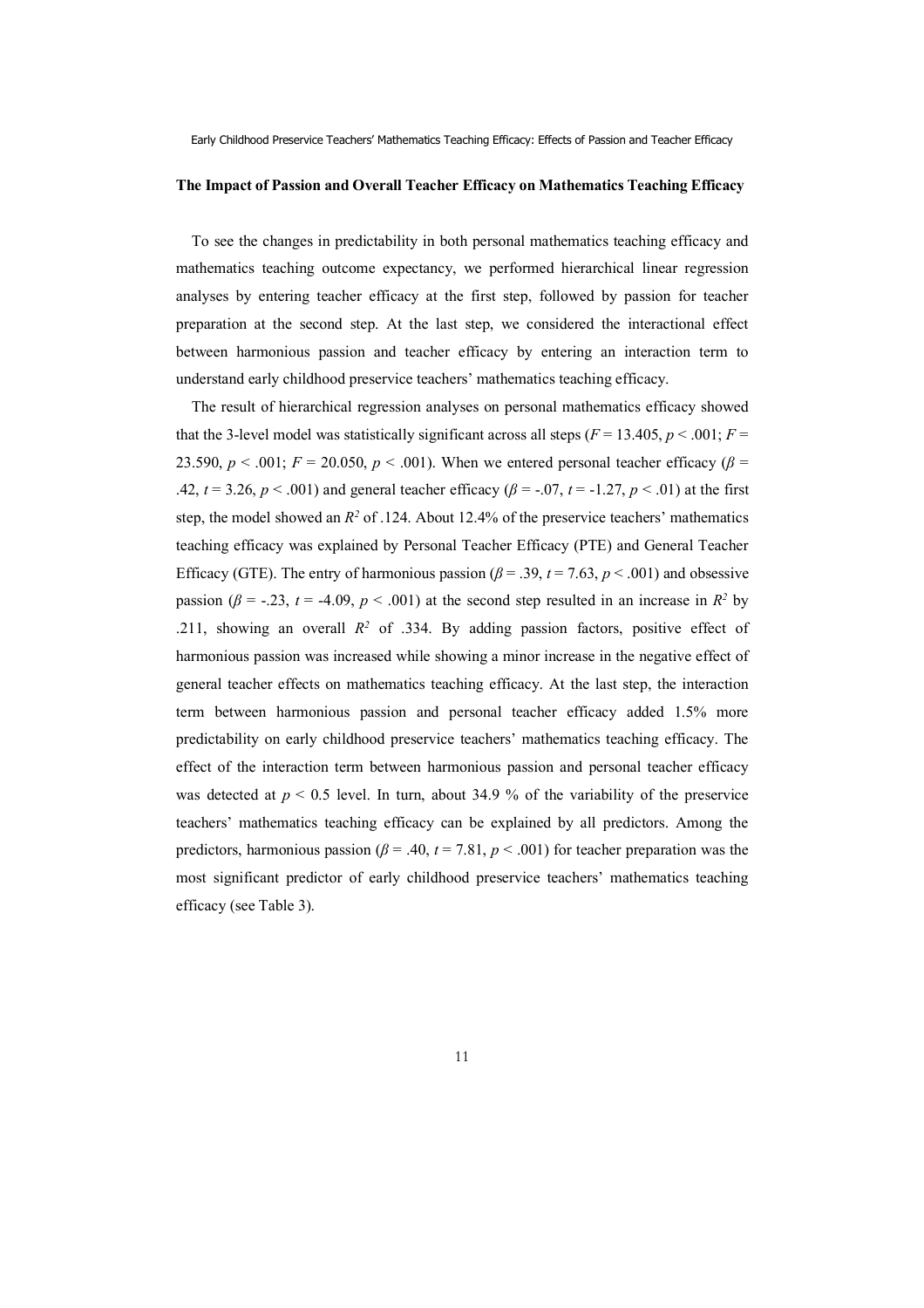| <b>Step</b>    | Predictors                                        | β      | t          | Tol. | <i>VIF</i> | $\overline{F}$ | $R^2(\Delta)$ |
|----------------|---------------------------------------------------|--------|------------|------|------------|----------------|---------------|
| 1              |                                                   |        |            |      |            | $13.405***$    | .124          |
|                | Personal teacher efficacy                         | .42    | $3.26***$  | .971 | 1.03       |                |               |
|                | General teacher efficacy                          | $-.07$ | $-1.27***$ | .971 | 1.03       |                |               |
| $\overline{2}$ |                                                   |        |            |      |            | 23.590***      | .334          |
|                | Personal teacher efficacy                         | .33    | $4.22***$  | .932 | 1.07       |                | (.211)        |
|                | General teacher efficacy                          | $-.06$ | $-1.30$    | .971 | 1.03       |                |               |
|                | Harmonious passion                                | .39    | $7.63***$  | .834 | 1.19       |                |               |
|                | Obsessive passion                                 | $-.23$ | $-4.09***$ | .812 | 1.23       |                |               |
| 3              |                                                   |        |            |      |            | $20.050***$    | .349          |
|                | Personal teacher efficacy                         | .32    | $4.14***$  | .929 | 1.08       |                | (.015)        |
|                | General teacher efficacy                          | $-.07$ | $-1.58$    | .953 | 1.05       |                |               |
|                | Harmonious passion                                | .40    | $7.81***$  | .831 | 1.20       |                |               |
|                | Obsessive passion                                 | $-.25$ | $-4.36^*$  | .799 | 1.25       |                |               |
|                | Personal teacher efficacy ×<br>harmonious passion | $-.11$ | $-2.06*$   | .965 | 1.03       |                |               |

Table 3. *Predictability of Passion and Teaching Efficacy on Mathematics Teaching Efficacy*

*Note. Tol* = tolerance;  $R^2(\Delta)$  = changes in  $R^2$ ;  $VIF$  = variance inflation factor.

\*\*\**p* < .001, \*\**p* < .01, \**p* < .05.



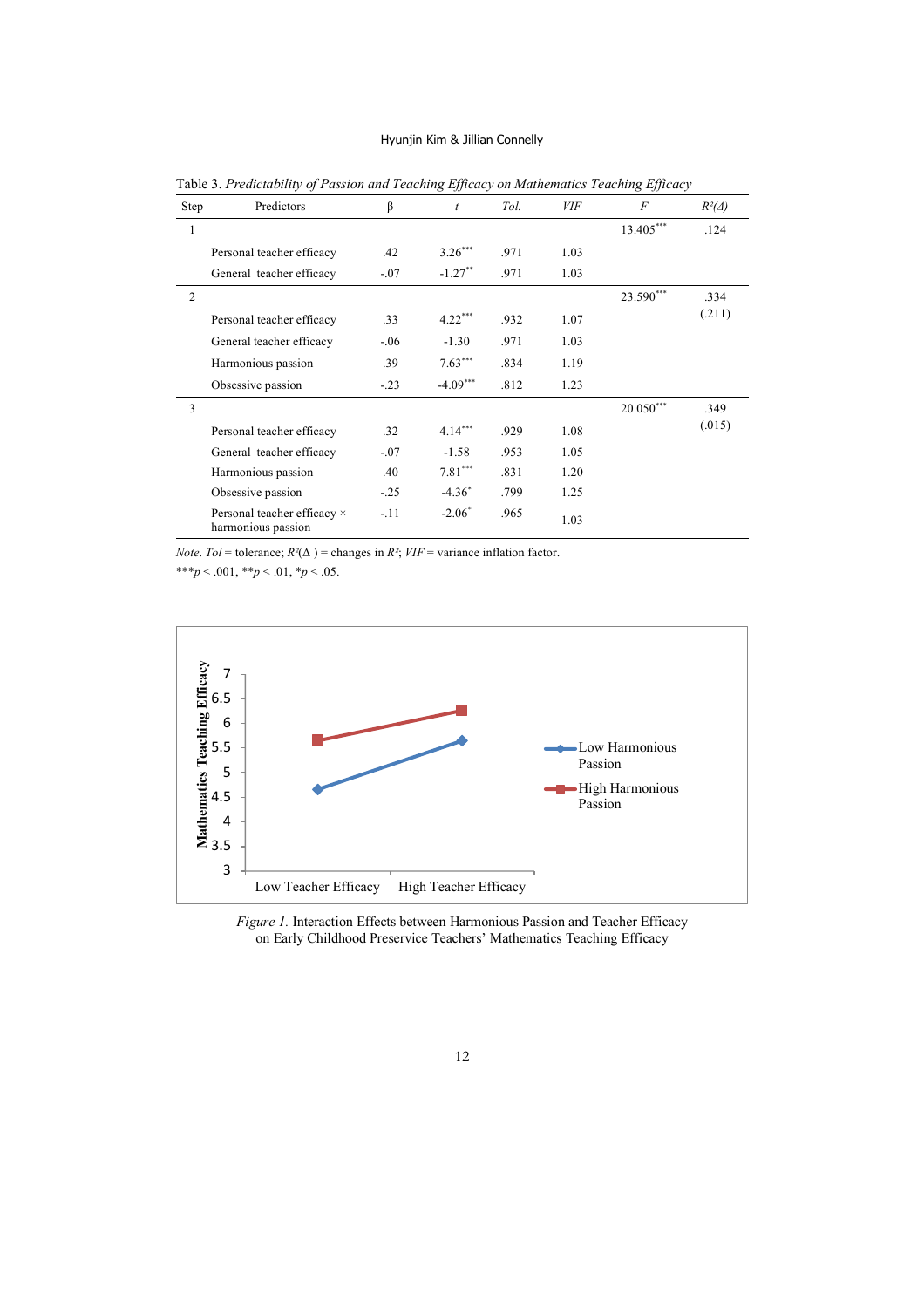To better understand the nature of the two-way interaction between harmonious passion and personal teacher efficacy, simple slope tests were conducted and we graphed regression lines at a low (1 *SD* above the mean) and a high (1 *SD* below the mean) level of teaching efficacy (see Figure 1), following the guidelines proposed by Aiken and West (1991). The result implied that harmonious passion had a significant influence on early childhood preservice teachers' mathematics teaching efficacy when preservice teachers had both high and low levels of teacher efficacy, with low and high teacher efficacy leading to a higher mathematics teaching efficacy. The effect of interaction with harmonious passion was better when preservice teachers had a low level of harmonious passion.

# **Discussion**

The purpose of this study was to examine mathematics teaching efficacy beliefs and their association with preservice teachers' passion for teacher preparation and overall teacher efficacy among early childhood preservice teachers. Using SPSS 25, this study analyzed 193 early childhood preservice teachers from a university in the Midwestern United States. Controlling for the influence of overall teacher efficacy beliefs, the results indicated that harmonious passion for teacher preparation was the most significant predictor of personal mathematics teaching efficacy, implying that harmonious passion had a significant moderating influence on early childhood preservice teachers' mathematics teaching efficacy, with both low and high teacher efficacy leading to a higher mathematics teaching efficacy.

This study made several findings. First, the results revealed that the preservice teachers were highly efficacious about their mathematics teaching in general. This result seems to be very optimistic as the preservice teachers in this study were juniors and seniors in the teacher education program who will be teachers soon. Descriptive statistics also showed that the early childhood preservice teacher participants had a strong sense of confidence in their overall teaching (Personal Teacher Efficacy: PTE) and balanced their teacher preparation work with their college life, showing a high level of harmonious passion.

Second, the Pearson's correlation showed that the early childhood preservice teachers'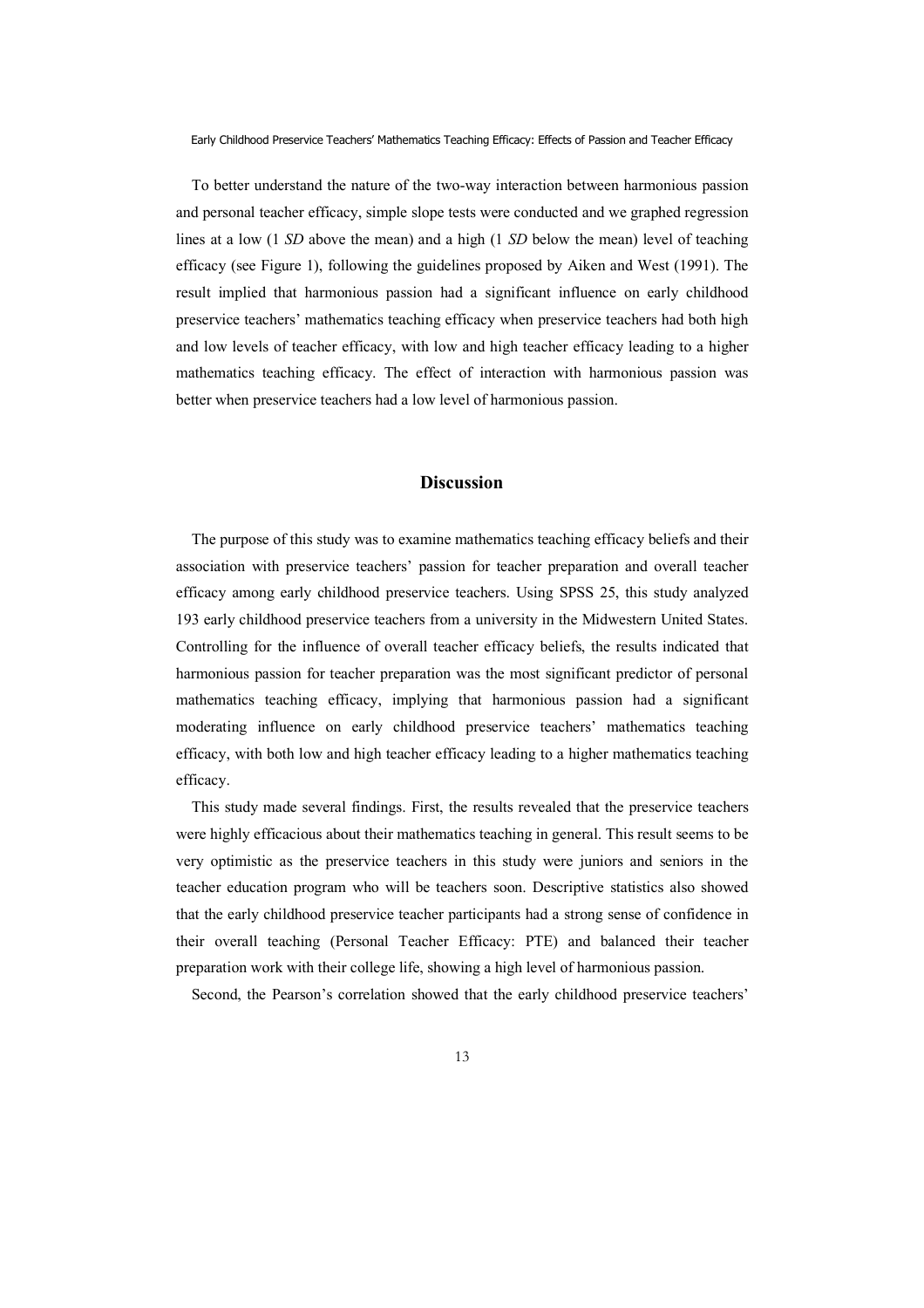mathematics teaching efficacy was positively related with harmonious passion and personal teacher efficacy. This finding is congruent with the outcomes from Kim (2013, 2017)'s studies that reported that passionate preservice teachers showed higher levels of teaching efficacy beliefs and more positive perspectives on teacher preparation than their counterparts. This outcome supports the previous studies in the role of passion and its impacts on positive outcomes in other professions (Carbonneau et al., 2008; Rousseau et al., 2002; Vallerand et al., 2003). Like the previous studies that looked at the role of passion on teacher efficacy, the preservice teachers' harmonious passion was significantly associated with subject-specific teaching efficacy, mathematics' teaching efficacy for this study. As teaching efficacy beliefs may not depict subject specific efficacy (Enochs et al., 2000; Hamlin & Wisneski, 2012; Pajares, 1992; Riggs & Enochs, 1990), this study examined the correlations between General Teaching Efficacy (GTE) and mathematics teaching efficacy. Our preservice teachers showed that their general teaching efficacy, which is situated in the notion that students' performance is the outcome of effective teaching or other external factors, was negatively related to mathematics teaching efficacy while it was positively related to personal teaching efficacy (teaching efficacy). This finding is in line with the extant studies that examined preservice teachers' teaching efficacy with regards to the two sub-constructs of personal teaching efficacy and outcome expectancy (Pajares & Graham, 1999; Zeldin, Britner, & Pajares, 2008; Zuya, Kwalat, & Attah, 2016). Like personal mathematics teaching efficacy, preservice teachers' beliefs in their ability to efficaciously teach mathematics, personal teacher efficacy (PTE), represents preservice teachers' beliefs in their ability to teach in general. Both MTOE and GTE do not reflect preservice teachers' mathematics teaching efficacy and overall teaching efficacy. The low Cronbach's alpha of .55 in GTE implies that mathematics teaching efficacy should not be gauged by preservice teachers' beliefs in causal attributions of student academic outcomes and by students' mathematics outcome expectancy. This is an extension of Gibson and Dembo (1984)'s results in capturing GTE which present teachers' perceptions of their confidence in teaching and teaching related-activities and tasks (Tschannen-Moran & Hoy, 2001). The findings support Enochs et al. (2000)'s initial speculation on personal mathematics teaching efficacy and mathematics teaching outcome expectancy beliefs.

Third, in order to see the impact of overall teaching efficacy and preservice teachers' passion on their mathematic teaching efficacy, we performed hierarchical regression after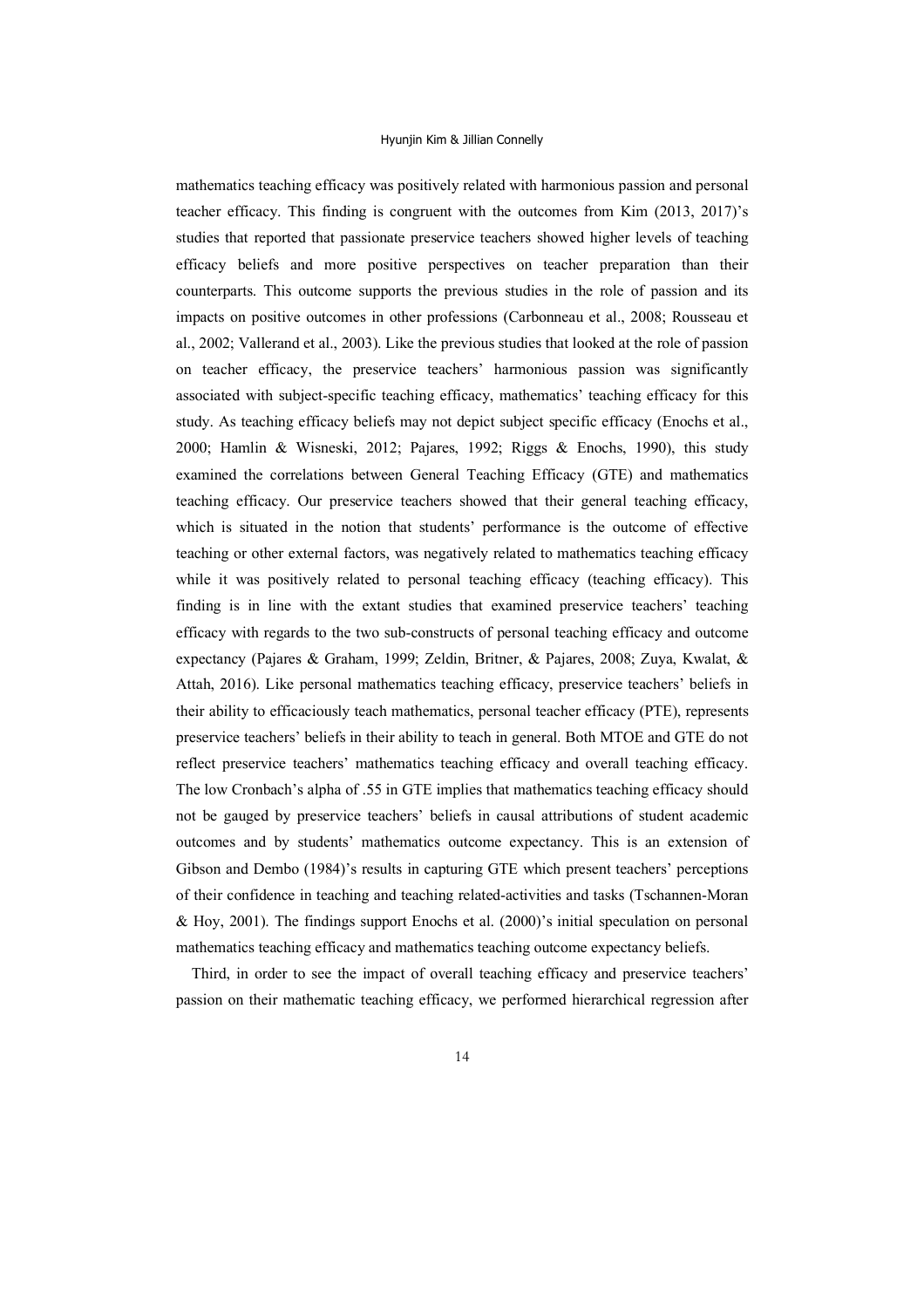checking multicollinearity. The results showed that among all significant predictors, harmonious passion for teacher preparation was the most significant predictor of their personal mathematics teaching efficacy. We also examined these two factors' impacts on their mathematics teaching outcomes expectancy and found that harmonious passion was the most significant factor in explaining the variability in the preservice teachers' mathematics teaching efficacy. The results implied that harmonious passion over overall teaching efficacy seems to be a discernible psychological factor that influences early childhood preservice teachers' mathematics teaching efficacy both when the preservice teachers had high and low levels of overall teacher efficacy, with high and low overall teacher efficacy leading to higher mathematics teaching efficacy. In turn, preservice teachers' attitudes toward and passion for their teacher preparation program helped them have a high level of confidence in teaching mathematics. Our study supports the positive effects of harmonious passion and the negative effects of obsessive passion on an adaptive teacher outcome, mathematics teaching efficacy. These results support the extant literature that teachers with high mathematics teaching efficacy are likely to be innovative, adventurous, and optimistic and less likely to be frustrated and burned out (Brouwers & Tomic, 2003; Zuya et al., 2016). The results showed the joint effectiveness of personal teacher efficacy and harmonious passion on early childhood preservice teachers' mathematics teaching efficacy. These results align with the findings of studies in the role of harmonious passion and its impact on desirable psychological outcomes (Carbonneau et al., 2008; Rousseau et al., 2002; Vallerand et al., 2003).

# **Conclusion**

The present study examined preservice teachers' teaching efficacy beliefs and as a result, recommendations for future studies highlight the importance of mathematics teaching specific preparation for preservice teachers enrolled in teacher preparation programs. There are several issues that should be considered in the future studies pertaining to early childhood preservice teachers' mathematics teaching efficacy. First, in order to better understand how preservice teachers develop their mathematics teaching efficacy, more accurate and comprehensive instruments should be adopted, particularly for early childhood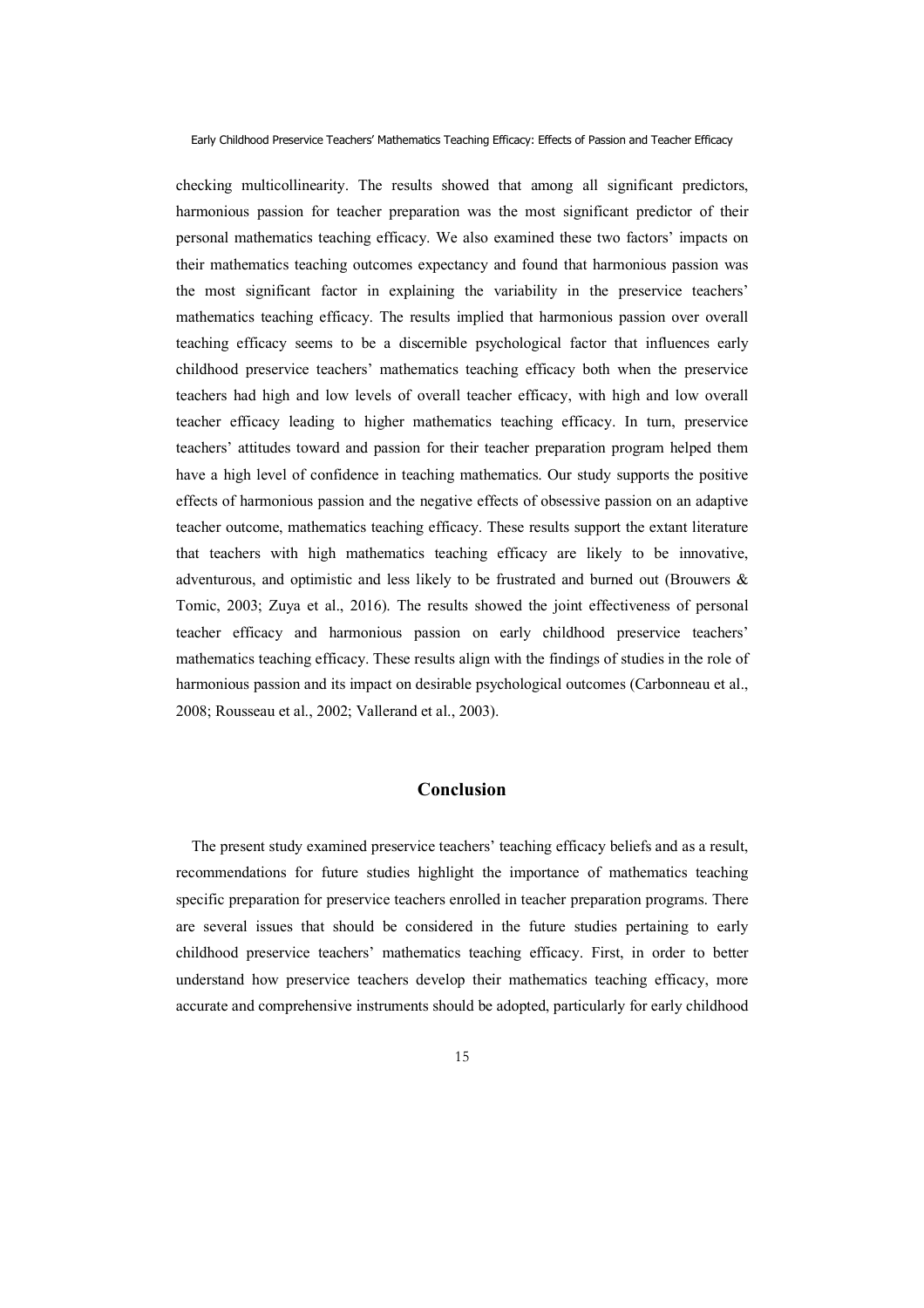preservice teachers. Thus, we suggest the additional studies should consider a more comprehensive and reliable teacher efficacy instrument to gauge early childhood preservice teachers' efficacy in addition to Hoy and Woolfolk (1993)'s Teacher Efficacy Scale Short Form. Second, since the age range of early childhood is widely defined from state to state, age-focused examinations in early childhood teachers' efficacy and mathematics teaching efficacy should be done for teacher education programs to implement the research outcomes into the teacher education curriculum and professional development opportunities. These research-outcome based professional development opportunities will provide preservice teachers with chances to enhance specific mathematics skills and knowledge to improve their confidence and mathematics teaching efficacy in teaching different age groups in early childhood. Thus, follow up studies should investigate types of potential effective professional development and how they impact preservice teachers' mathematics teaching efficacy. Lastly, future studies should consider other factors such as the number of mathematics-related courses, the method course instructor's teaching method, years of field experience teaching mathematics, motivation, teaching beliefs, etc., in order to better understand how preservice teachers construct their knowledge and skills in mathematics teaching.

In conclusion, based on the findings, this study suggests that the teacher education programs should facilitate preservice teachers' mathematics efficacy by enhancing harmonious passion among preservice teachers through diverse activities, not only for their teacher preparation, but also for a rich college life. In that way, these preservice teachers could be more motivated to improve their subject knowledge and skills and enhance their subject specific teaching efficacy over the teacher preparation program. Enhancing preservice teachers' confidence in teaching through diverse activities connecting them to the local community also enhances their mathematics teaching efficacy and overall teaching efficacy. This will flourish their college life while they are studying in the teacher education program and ultimately enhance student learning in the future.

# **References**

Aiken, L. S., & West, S. G. (1991). *Multiple regression: Testing and interpreting*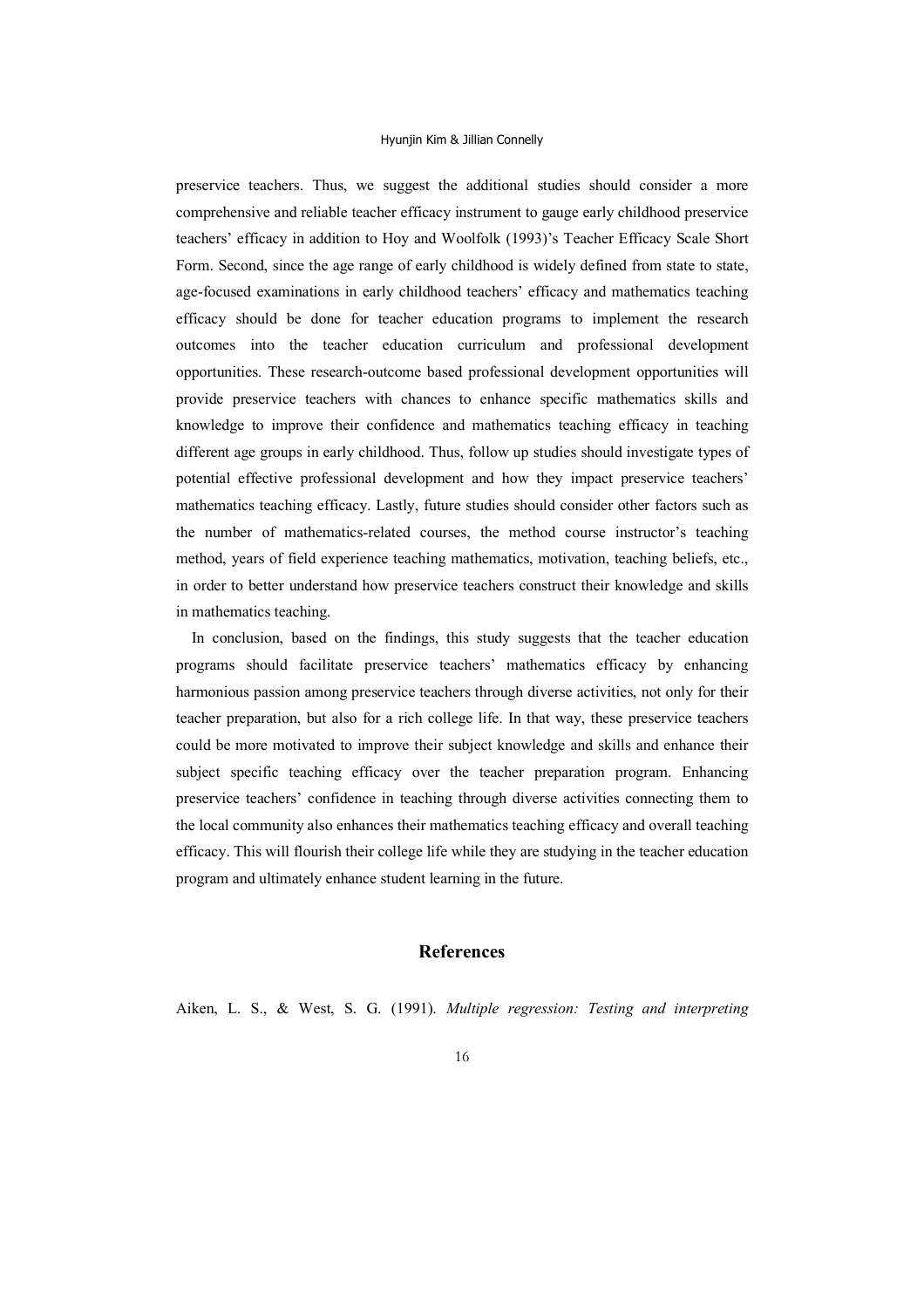*interactions.* Newbury Park, CA: Sage.

- Alger, C. (2009). Secondary teachers' conceptual metaphors of teaching and learning: Changes over the career span. *Teaching and Teacher Education, 25*(5), 743-751. doi:10.1016/j.tate.2008.10.004
- Aunio, P., & Niemivirta, M. (2010). Predicting children's mathematical performance in grade one by early numeracy. *Learning and Individual Differences, 20*(5), 427-435. doi:10.1016/j.lindif.2010.06.003
- Bandura, A. (1977). Self-efficacy: Toward a unifying theory of behavior change. *Psychological Review*, *84*(2), 191-215.
- Bandura, A. (1982). Self-efficacy mechanism in human agency. *American Psychologist, 37*(2), 122-147. doi:10.1037/0003-066X.37.2.122
- Bandura, A. (1997). *Self-efficacy: The exercise of control*. New York, NY: Freeman.
- Barcelos, A. M. F. (2003). Researching beliefs about SLA: A critical review. In P. Kalaja, & A. M. F. Barcelos (Eds.), *Beliefs about SLA: New research approaches* (pp. 7-33). Dordrecht: Kluwer Academic Publishers.
- Berkowitz, T., Schaeffer, M. W., Maloney, E. A., Peterson, L., Gregor, C., Levine, S. C., & Beilock, S. L. (2016). Math at home adds up to achievement in school. *Science*, *3*(50), 196-198. doi:10.1126/science.aac7427
- Berman, P., & McLaughlin, M. (1977). *Federal programs supporting educational change, Vol. VII: Factors affecting implementation and continuation* (Report No. R-1589/7- HEW). Santa Monica, CA: Rand Corporation.
- Brady, P., & Bowd, A. (2005). Mathematics anxiety, prior experience and confidence to teach mathematics among pre-service teacher education students. *Teacher and Teaching: Theory and Practice, 11*(1), 37-46. doi:10.1080/1354060042000337084
- Brophy, J. R., & Evertson, C. (1981). Teacher behaviors and student learning in second and third grades. In G. D. Borich (Ed.), *The appraisal of teaching: Concepts and process* (pp. 79-95). Reading, MA: Addision & Weslay.
- Brouwers, A., & Tomic, W. (2003). A test of the factorial validity of the teacher efficacy scale. *Research in Education, 69*(1), 67-69. doi:10.7227/RIE.69.6
- Brown, E. T. (2005). The influence of teacher's efficacy and beliefs regarding mathematics instruction in the early childhood classroom. *Journal of Early Childhood Teacher*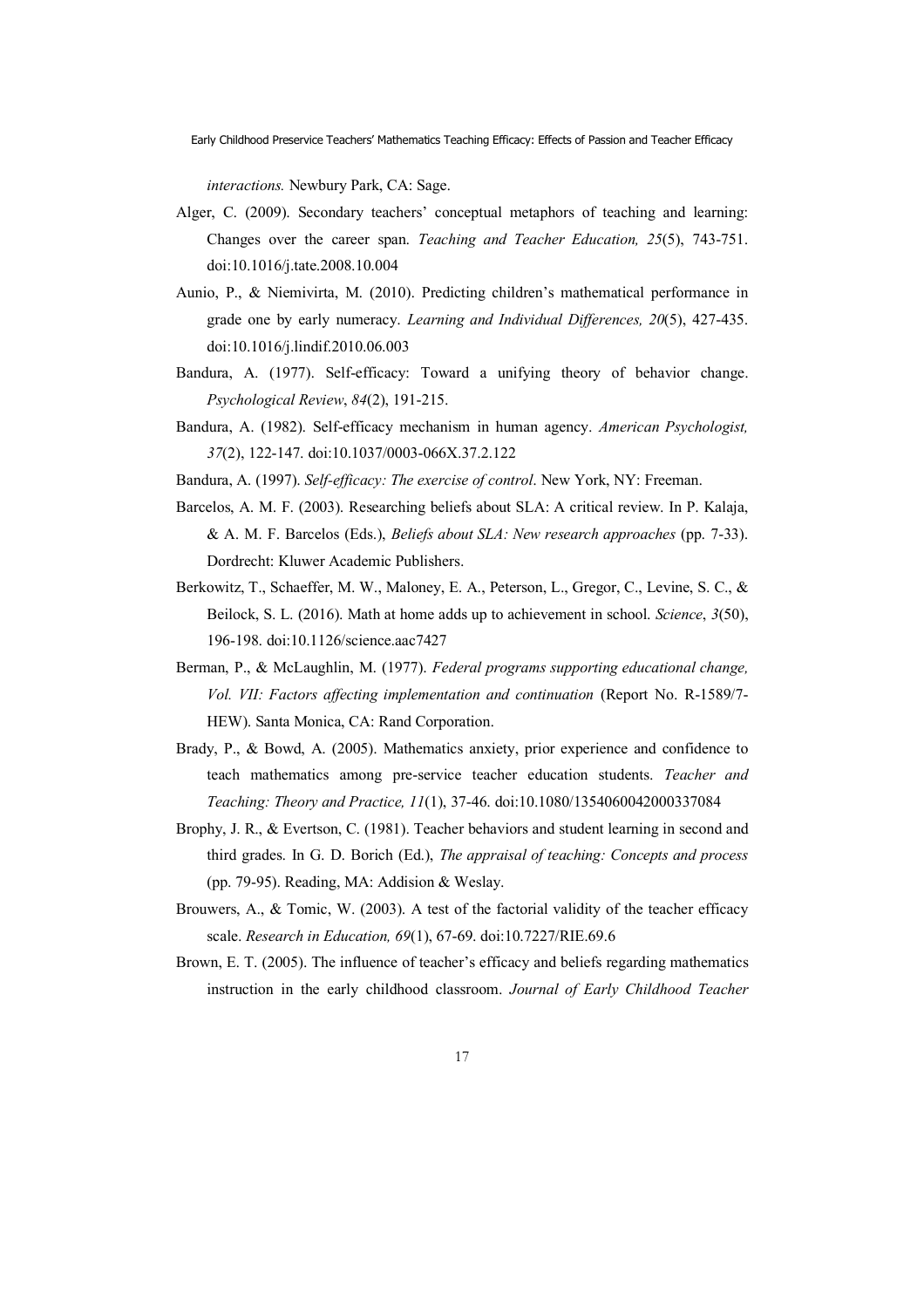*Education, 26*(3), 239-257. doi:10.1080/10901020500369811

- Burns, J., Eichen, L., & Gasteiger, H. (2017). Mathematica-related competence of early childhood teachers visiting a continuous professional development course: An intervention study. *Mathematics Teacher Education and Development, 19*(3), 76-93.
- Carbonneau, N., Vallerand, R. J., Fernet, C., & Guay, F. (2008). The role of passion for teaching in intra and interpersonal outcomes. *Journal of Educational Psychology, 100*(4), 977-987. doi:10.1037/a0012545
- Common Core State Standards Initiatives (CCSSI). (2011). *Common core state standards for mathematics*. Retrieved from http://www.corestandards.org/wp-content/uploads/ ath\_Standards1.pdf
- Coulehan, J. L. (2002). Being a physician: The physician's power. In M. B. Mengel, W. L. Holleman, & S. A. Fields (Eds.), *Fundamentals of clinical practice* (2<sup>nd</sup> ed.) (pp. 73-97). New York, NY: Kluwer Academic/Plenum.
- Day, C. (2004). *A passion for teaching*. London: Routledge Falmer.
- Dlugos, R. F., & Friedlander, M. L. (2001). Passionately committed psychotherapists: A qualitative study of their experience. *Professional Psychology: Research and Practice, 32*(3), 298-304. doi:10.1037/0735-7028.32.3.298
- Duncan, G. J., Dowsett, C. J., Claessens, A., Magnuson, K., Huston, A. C., Klebanov, P., & Sexton, H. (2007). School readiness and later achievement. *Developmental Psychology*, *43*(6), 1428-1446.
- Duncan, G. J., & Magnuson, K. (2011). The nature and impact of early achievement skills, attention skills, and behavior problems. In G. J. Duncan, & R. J. Murnane (Eds.), *Wither opportunity? Rising inequality, schools, and children's life changes* (pp. 47-67). New York, NY: Russell Sage Foundation.
- Enochs, L., & Riggs, I. (1990). Further development of an elementary science teaching efficacy beliefs instruments: A perspective elementary scale. *School Science and Mathematics, 90*(7), 640-706. doi:10.1111/j.1949-8594.1990.tb12048.x
- Enochs, L. G., Smith, P. L., & Huninker, D. (2000). Establishing factorial validity of the mathematics teaching efficacy belief instrument. *School Science and Mathematics, 100*(4), 194-202. doi:10.1111/j.1949-8594.2000.tb17256.x
- Fives, H., Hamman, D., & Olivarez, A. (2007). Does burnout begin with student teaching?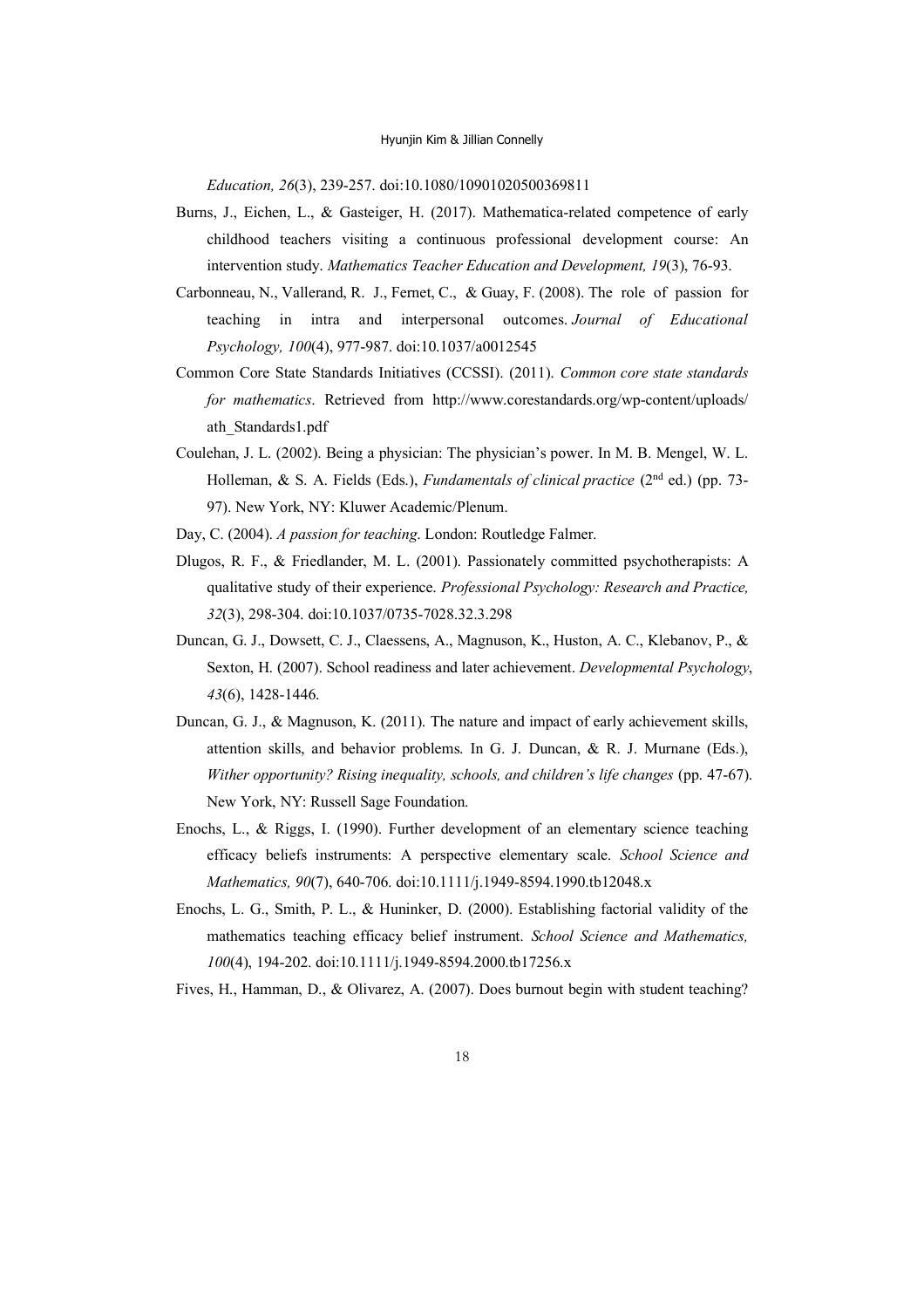Analyzing efficacy, burnout, and support during the student-teaching semester. *Teaching and Teacher Education, 23*(6), 916-934. doi:10.1016/j.tate.2006.03.013

- Gibson, S., & Dembo, M. (1984). Teacher efficacy: A construct validity. *Journal of Educational Psychology, 76*(4), 569-582. doi:10.1037/0022-0663.76.4.569
- Guvora, P. (2010). Slovak pre-service teacher self-efficacy: Theoretical and research considerations. *The New Educational Review, 21*(2), 17-30.
- Hamlin, M., & Wisneski, D. (2012). Supporting the scientific thinking and inquiry of toddlers and preschoolers through play. *Young Children, 67*(3), 82-88.
- Hoy, W. E., & Woolfolk, A. E. (1993). Teachers' sense of efficacy and the organizational health of schools. *Elementary School Journal, 93*(4), 335-372. doi:10.1086/461729
- Kim, H. (2013). Passion on teaching beliefs and efficacy. *Academic Exchange Quarterly, 17*(4), 20-27.
- Kim, H. (2017). Early childhood preservice teachers' passion, beliefs, and their sense of teacher efficacy. *Journal of Education and Human Development, 6*(1), 44-52. doi:10.15640/jehd.v6n1a4
- Lim, C. P., & Chan, B. C. (2007). Micro lesson in teacher education: Examining preservice teachers' pedagogical beliefs. *Computers and Education, 48*(3), 474-494. doi:10.1016/j.compedu.2005.03.005
- McClure, E. R., Guernsey, L., Clements, D. H., Bales, S. N., Nichols, J., Kendall-Taylor, N., & Levine, M. H. (2017). *STEM starts early: Grounding science, technology, engineering, and math education in early childhood*. New York, NY: The Joan Ganz Cooney Center at Sesame Workshop.
- National Association of Education for Young Children (NAEYC) & National Council of Teachers of Mathematics (NCTM). (2010). *Learning path and teaching strategies in early mathematics.* Retrieved from: www.naeyc.org/positionstatements/mathematics
- National Council of Teachers of Mathematics (NCTM). (2000). *Principles and standards for school mathematics*. Reston, VA: National Council of Teachers of Mathematics.
- Pajares, F., & Graham, L. (1999). Self-efficacy, motivation constructs, and mathematics performance of entering middle school students. *Contemporary Education Psychology, 24*(2), 124-139. doi:10.1006/ceps.1998.0991
- Pajares, M. F. (1992). Teacher's beliefs and educational research: Cleaning up a messy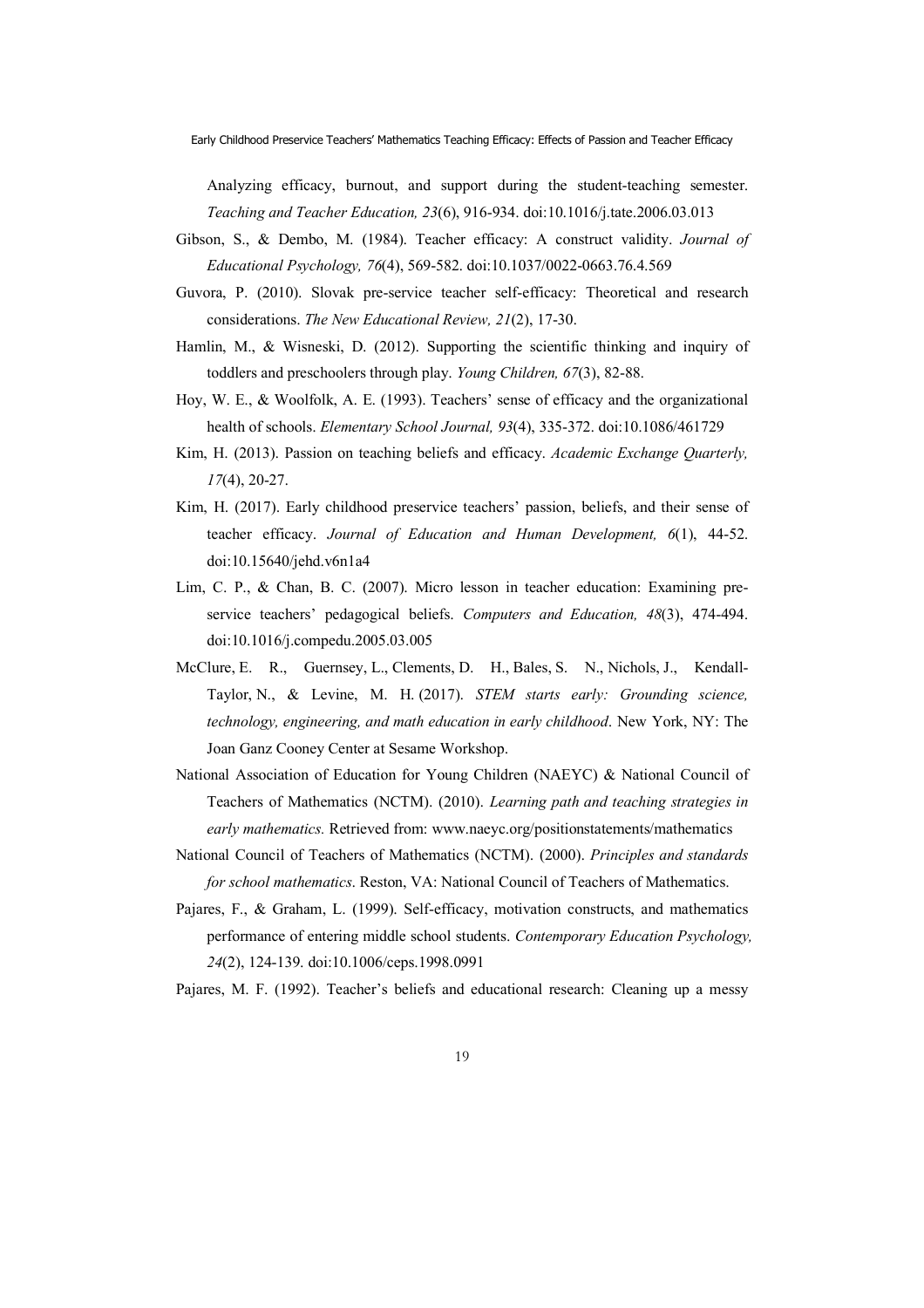construct. *Review of Education Research, 62*(3), 307-332. doi:10.3102/ 00346543062003307

- Palenzuela, D. L. (1987). The expectancy construct with the social learning theories of Rotter and Bandura: A reply to Kirsch's approach. *Journal of Social Behavior and Personality, 2*(4), 437-452.
- Patrick, C., Hisley, J., Kempler, T., & College, G. (2000). What's everybody so excited about?: The effects of teacher enthusiasm on student motivation and vitality. *Journal of Experimental Education, 68*(3), 217-236. doi:10.1080/00220970009600093
- Riggs, I., & Enochs, L. (1990). Toward the development of an elementary teacher's science teaching efficacy belief instrument. *Science Education, 74*(6), 625-637. doi:10.1002/sce.373074060
- Rotter, J. B., Chance, J., & Phares, E. (1972). *Applications of a social learning theory of personality*. New York, NY: Holt, Rinehart & Winston.
- Rousseau, F. L., Vallerand, R. J., Ratelle, C. F., Mageau, G. A., & Provencher, P. J. (2002). Passion and gambling: On the validation of the Gambling Passion Scale (GPS). *Journal of Gambling Studies, 18*(1)*,* 45-66. doi:10.1023/A:1014532229487
- Siegler, R. S., & Ramani, G. B. (2009). Playing linear number board game–but not circular ones–improves low-income preschoolers number understanding. *Journal of Educational Psychology*, *101*(3), 545-560. doi:10.1037/a0014239
- Smoot, B. (2015). *Passion and awareness: What great teachers have in common*. Retrieved from http://www.academic360.com/articles/articleDisplay.cfm?ID=412
- Snyder, T. D., & Dillow, S. A. (2013). *Digest of education statistics 2012 (NCES 2014015). National center for education statistics (NCES)*. Washington, DC: Institute of Education Sciences.
- Tavakol, M., & Dennick, R. (2011). Making sense of Cronbach's alpha. *International Journal of Medical Education, 2*, 53-55. doi:10.5116/ijme.4dfb.8dfd
- Thomas, J. A., & Pedersen, J. E. (2003). Reforming elementary science teacher preparation: What about extant teaching beliefs? *School Science and Mathematics, 103*(7), 319-330.
- Tschannen-Moran, M., & Hoy, A. W. (2001). Teacher efficacy: Capturing an elusive construct. *Teaching and Teacher Education, 17*(7), 783-805. doi:10.1016/S0742- 051X(01)00036-1